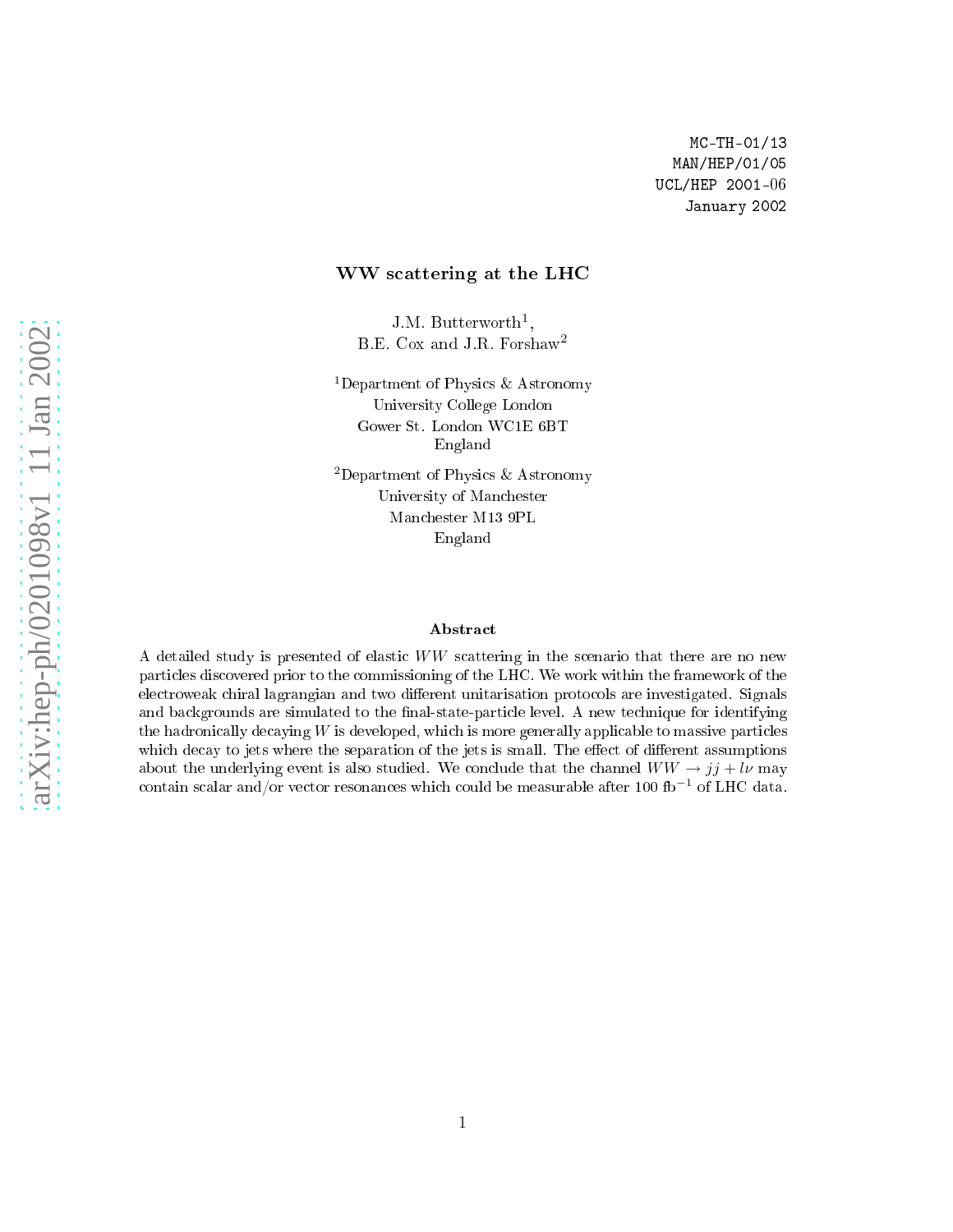### 1 Introdu
tion

It is quite possible that no new particles will be discovered before the start of the Large Hadron Collider (LHC). Nevertheless, it is ertain that new physi
s must reveal itself in or below the TeV region and it is likely that the LHC will be able to study this new physi
s in some detail. Pre
ise data olle
ted at LEP, SLC and the Tevatron interpreted within the Standard Model (or supersymmetri extensions of the Standard Model) suggest that this new physi
s should manifest itself as a higgs boson with mass less than around 200  $GeV$  [[1](#page-27-0)]. However, such a limit is model dependent and it is possible for there to be no light scalar particle at all  $[2, 3]$  $[2, 3]$  $[2, 3]$  $[2, 3]$  $[2, 3]$ .

The scattering of longitudinally polarised vector bosons via the process  $W_L W_L \rightarrow W_L W_L^{-1}$ is parti
ularly sensitive to the physi
s of ele
troweak symmetry breaking for it is in this channel that perturbative unitarity is violated at a centre-of-mass energy of 1.2 TeV. Thus we know that interesting physics must emerge before then. In the absence of a light higgs, or any other new physics, below some scale  $\Lambda$ , one can develop a quite general, model independent treatment of physics well below  $\Lambda$ . This treatment is underpinned by the electroweak chiral lagrangian (EWChL) [\[4](#page-27-0)]. In this paper we investigate sensitivity at the LHC to new physi
s within the EWChL.

The process  $WW \rightarrow WW$  at high energy hadron colliders has been studied previously, usually in the context of searches for a heavy Higgs (for an overview see  $[5, 6, 7, 8]$  $[5, 6, 7, 8]$  $[5, 6, 7, 8]$  $[5, 6, 7, 8]$  $[5, 6, 7, 8]$  $[5, 6, 7, 8]$ ). The ZZ de
ay modes onstitute the prin
ipal dis
overy hannel for Higgs masses above <sup>160</sup> GeV or so, and the WW hannels be
ome important around 600 GeV. Within the hiral lagrangian, it has been usual to fo
us on leptoni de
ay modes of the gauge bosons in order to reduce hadronic backgrounds  $[9, 10]$  $[9, 10]$  $[9, 10]$  $[9, 10]$ . In this paper we focus on the more complicated semi-leptonic final state. Cuts developed in previous studies  $[6, 7, 11, 12, 13]$  $[6, 7, 11, 12, 13]$  $[6, 7, 11, 12, 13]$  $[6, 7, 11, 12, 13]$  $[6, 7, 11, 12, 13]$  $[6, 7, 11, 12, 13]$  $[6, 7, 11, 12, 13]$  $[6, 7, 11, 12, 13]$  $[6, 7, 11, 12, 13]$ are re-examined as a tool for measuring the cross-section differential in the  $WW$  invariant mass in the general ase (i.e. with no assumption as to the presen
e or otherwise of a resonance). A novel technique for identifying the hadronic decays of boosted massive particles using the longitudinally invariant  $k_T$  algorithm [14] is introduced, and applied to identification of the hadronically decaying  $W$ . We also examine the sensitivity of the uts and re
onstru
tion methods to urrent simulations of the underlying hadroni activity.

The paper is set out as follows: The EWChL formalism is introduced in Section 2, and in Section 3 we discuss the unitarisation of the scattering amplitude for  $W_L W_L \rightarrow W_L W_L$ . Unitarisation often leads to the prediction of resonances. We investigate the model dependence of such predictions and the nature of the resonances (scalar or vector) by looking at two different unitarisation protocols. In Section 4 we present parton level predictions for the WW production cross-section at the LHC for a variety of possible scenarios. The goal for the LHC will be to distinguish between these different physics s
enarios. To study the potential for this, we have implemented the general formalism of the EWChL in the PYTHIA Monte Carlo program  $[15]$  $[15]$ . Sections 5 to 8 cover our analysis

<sup>&</sup>lt;sup>1</sup>We often use the symbol W to denote both W and Z bosons.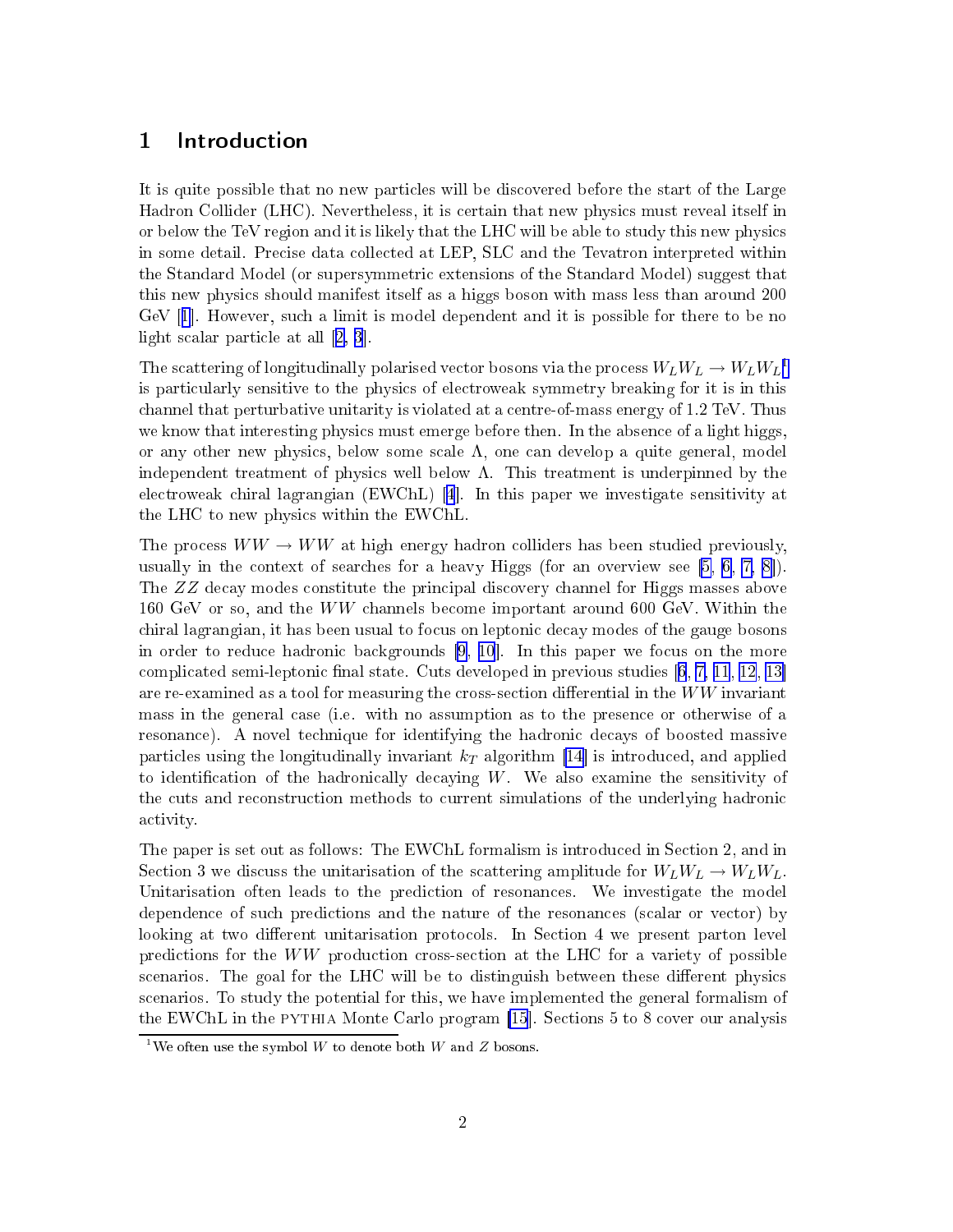of both signal and ba
kground. We su

eed in redu
ing the ba
kground to manageable levels using a variety of cuts which are discussed in detail. Section 9 contains a summary and on
lusions.

# 2 The Ele
troweak Chiral Lagrangian

In the EWChL approach, new physics formally appears in the lagrangian via an infinite tower of non-renormalisable terms of progressively higher dimension. However, corrections to observables arising from the new physi
s an be omputed systemati
ally by truncating the tower at some finite order. This is equivalent to computing the observable to some fixed order in  $E/\Lambda$  where E is the relevant energy of the experiment.

The breaking of ele
troweak gauge symmetry already informs us that the s
ale of this new physics should be around  $v = 246$  GeV and the degree of symmetry breaking dictates that our lagrangian should involve three would-be Goldstone bosons  $(\vec{\pi})$ . Moreover, experiment has told us that after symmetry breaking there remains, to a good approximation, a residual global  $SU(2)$  symmetry (often called custodial symmetry) which is responsible for a  $\rho$ -parameter of unity  $(\rho = M_W^2/(M_Z^2 \cos^2 \theta_W))$ . In chiral perturbation theory the residual  $SU(2)$  symmetry is the result of the breaking of a global chiral symmetry,  $SU(2)_L \times SU(2)_R$ . With these constraints, there is only one dimension-2 term that an be added to the standard ele
troweak lagrangian with massless ve
tor bosons. It is

$$
\mathcal{L}^{(2)} = \frac{v^2}{4} \langle D_{\mu} U D^{\mu} U^{\dagger} \rangle \tag{1}
$$

where  $\langle \cdots \rangle$  indicates the  $SU(2)$  trace, and

$$
U = \exp\left(i\frac{\vec{\pi} \cdot \vec{\tau}}{v}\right) \tag{2}
$$

 $({\vec \tau}$  are the Pauli matrices). This term contains no physics that we do not already know. It is responsible for giving the gauge bosons their mass (this is easiest to see in the unitary gauge where  $U = 1$ .

At the next order in the chiral expansion, we must include all possible dimension-4 terms. There are only two such terms that will be of relevance to us. They are

$$
\mathcal{L}^{(4)} = a_4 (\langle D_\mu U D^\nu U^\dagger \rangle)^2 + a_5 (\langle D_\mu U D^\mu U^\dagger \rangle)^2 \tag{3}
$$

where  $a_4$  and  $a_5$  parametrise our ignorance of the new physics and they are renormalised by one-loop orre
tions arising from the dimension-2 term. There are a number of additional dimension-4 terms that an arise. However they generally ontribute to anomalous trilinear couplings between vector bosons. In this paper we focus only on the quartic couplings. In the particular case of the Standard Model with a heavy higgs boson of mass  $m_H$ ,  $a_5 = v^2/(8m_H^2)$  and  $a_4 = 0$  before renormalisation, whilst for the simplest technicolor models  $a_4 = -2a_5 = N_{TC}/(96\pi^2)$ .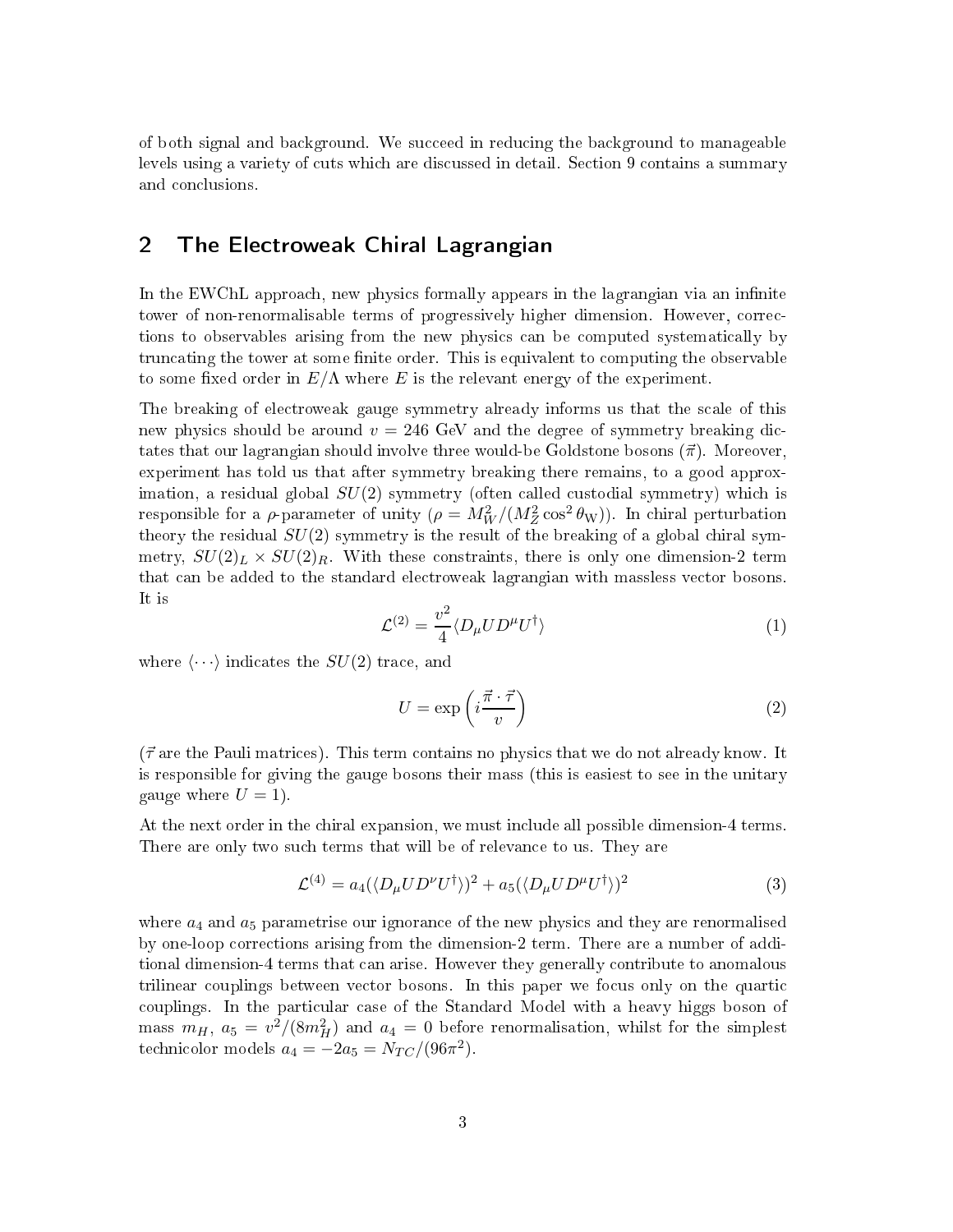To date, other than fixing the scale  $v$  the main constraint on the parameters of the EWChL come from the precision data on the  $Z^0$ . Bagger, Falk & Swartz have shown that the EWChL can be accommodated without any fine tuning for  $\Lambda$  all the way up to 3 TeV (general arguments based on unitarity indicate that  $\Lambda \lesssim 3$  TeV) [3]. They show that the  $Z^0$  data constrain the couplings associated with a dimension-2 custodial symmetry violating term and a dimension-4 term whi
h ontributes to the ele
troweak parameter S. There are however no strong constraints on  $a_4$  and  $a_5$  and in this paper we assume that they can vary in the range  $[-0.01, 0.01]$  [16].

To one-loop, the EWChL yields the following key amplitude  $(\mu$  is the renormalisation  $scale)$  [7]:

$$
\mathcal{A}(s,t,u) = \frac{s}{v^2} + \frac{4}{v^4} \left[ 2a_5(\mu)s^2 + a_4(\mu)(t^2 + u^2) + \frac{1}{(4\pi)^2} \frac{10s^2 + 13(t^2 + u^2)}{72} \right] - \frac{1}{96\pi^2 v^4} \left[ t(s+2t) \log(\frac{-t}{\mu^2}) + u(s+2u) \log(\frac{-u}{\mu^2}) + 3s^2 \log(\frac{-s}{\mu^2}) \right] (4)
$$

in terms of which the individual  $W_L W_L \rightarrow W_L W_L$  isospin amplitudes can be written:

$$
A_0(s, t, u) = 3A(s, t, u) + A(t, s, u) + A(u, t, s)
$$
\n(5)

$$
A_1(s, t, u) = A(t, s, u) - A(u, t, s) \tag{6}
$$

$$
A_2(s, t, u) = A(t, s, u) + A(u, t, s). \tag{7}
$$

Equation (4) is derived assuming the Equivalen
e Theorem wherein the longitudinal W bosons are replaced by the Goldstone bosons  $[17]$  $[17]$  $[17]$ . This approximation is valid for energies sufficiently large compared to the  $W$  mass.

In addition, (4) is useful only for energies well below  $\Lambda$ , where the effects of the new physi
s manifest themselves as small perturbations. At the LHC, we will be hoping to see mu
h more than small perturbations to existing physi
s. For example, we might see new parti
les asso
iated with the physi
s of ele
troweak symmetry breaking. It would be very useful if we ould in some way extend the domain of validity of the EWChL approach to at least address the physics that might emerge around the scale  $\Lambda$ . To a degree, this an be done by invoking some unitarisation proto
ol whi
h ensures that (4) develops a high energy behaviour that is consistent with partial wave unitarity [[18](#page-28-0)]. In the next se
tion, we will onsider proto
ols that do not spoil the one-loop predi
tions of the EWChL at lower energies. Such an approach has met with some success in extending studies of chiral perturbation theory in QCD  $[19]$ . We will focus on two unitarisation protocols: the Padé protocol and the  $N/D$  protocol.

## 3 Unitarisation

The amplitude in the weak isospin basis,  $A_I$ , can be projected onto partial waves,  $t_{IJ}$ , with definite angular momentum  $J$  and weak isospin  $I$ :

$$
t_{IJ} = \frac{1}{64\pi} \int_{-1}^{1} d(\cos\theta) P_J(\cos\theta) A_I(s, t, u)
$$
 (8)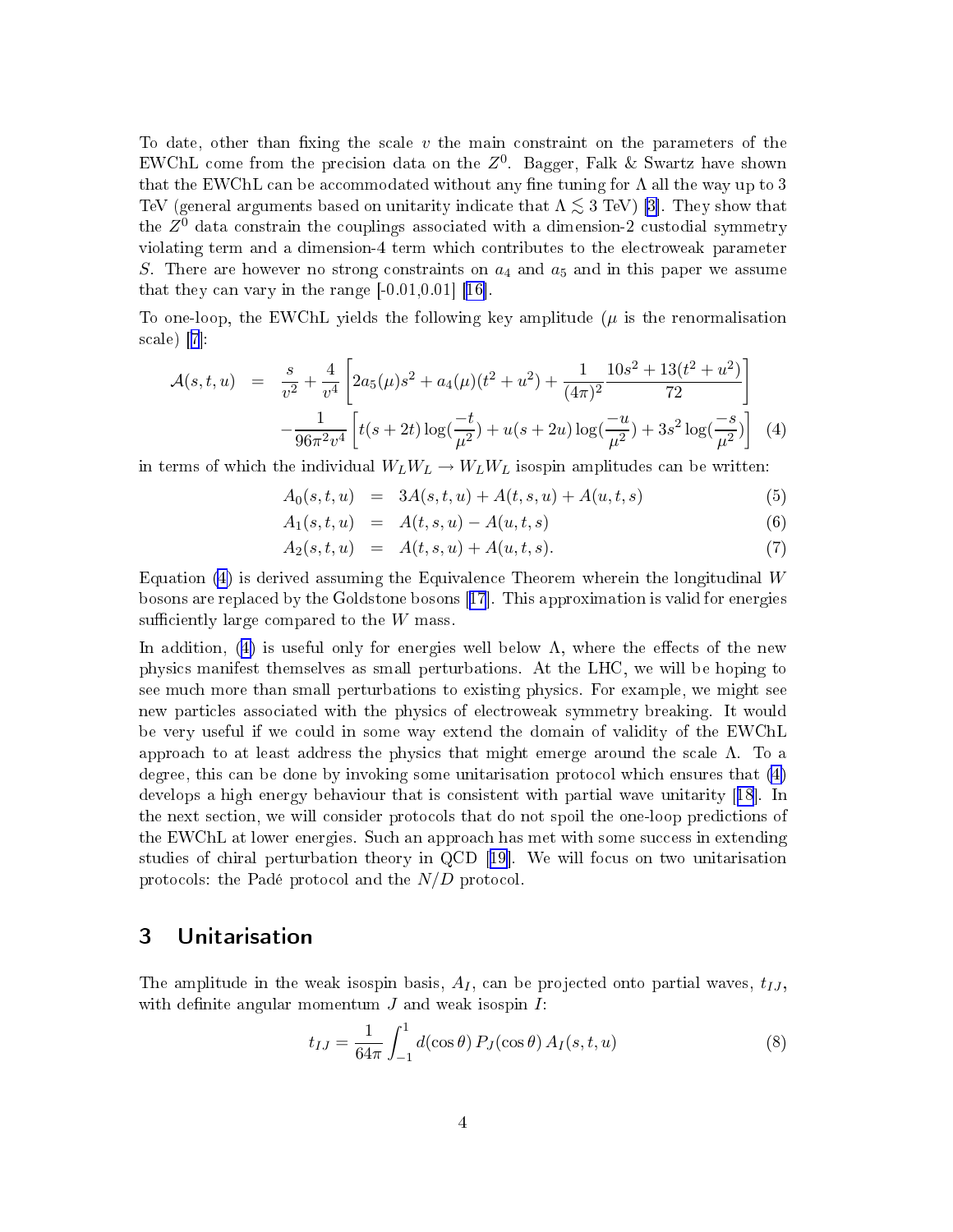where  $\theta$  is the centre-of-mass scattering angle. The WW scattering system can have  $I = 0, 1, 2$  and Bose symmetry further implies that only even J are allowed for  $I = 0$  and 2, while only odd  $J$  are allowed for  $I = 1$ . Subsequently we consider the three amplitudes  $t_{00}, t_{11}, t_{20}$ . The higher partial waves are strictly of order  $s^2/v^4$  but they are numerically small and we negle
t them.

Writing  $t_{IJ} = t_{IJ}^{(2)} + t_{IJ}^{(4)} + \cdots$ , the first two terms of the expansion are given by [\[10](#page-27-0)]:

$$
t_{00}^{(2)} = \frac{s}{16\pi v^2} \tag{9}
$$

$$
t_{00}^{(4)} = \frac{s^2}{64\pi v^4} \left[ \frac{16(11a_5(\mu) + 7a_4(\mu))}{3} + \frac{1}{16\pi^2} \left( \frac{101 - 50\log(s/\mu^2)}{9} + 4i\pi \right) \right]
$$
(10)

$$
t_{11}^{(2)} = \frac{s}{96\pi v^2} \tag{11}
$$

$$
t_{11}^{(4)} = \frac{s^2}{96\pi v^4} \left[ 4(a_4(\mu) - 2a_5(\mu)) + \frac{1}{16\pi^2} \left( \frac{1}{9} + \frac{i\pi}{6} \right) \right]
$$
(12)

$$
t_{20}^{(2)} = -\frac{s}{32\pi v^2} \tag{13}
$$

$$
t_{20}^{(4)} = \frac{s^2}{64\pi v^4} \left[ \frac{32(a_5(\mu) + 2a_4(\mu))}{3} + \frac{1}{16\pi^2} \left( \frac{91}{18} - \frac{20 \log(s/\mu^2)}{9} + i\pi \right) \right].
$$
 (14)

Using

$$
A_I(s, t, u) = 32\pi \sum_{J=0}^{\infty} (2J + 1)t_{IJ} P_J(\cos \theta)
$$
 (15)

we have (negle
ting higher partial waves)

$$
A_0(s, t, u) = 32\pi t_{00}
$$
  
\n
$$
A_1(s, t, u) = 32\pi 3t_{11} \cos \theta
$$
  
\n
$$
A_2(s, t, u) = 32\pi t_{20}.
$$
\n(16)

In terms of these amplitudes we an write

$$
A(W^+W^- \to W^+W^-) = \frac{1}{3}A_0 + \frac{1}{2}A_1 + \frac{1}{6}A_2
$$
  
\n
$$
A(W^+W^- \to ZZ) = \frac{1}{3}A_0 - \frac{1}{3}A_2
$$
  
\n
$$
A(ZZ \to ZZ) = \frac{1}{3}A_0 + \frac{2}{3}A_2
$$
  
\n
$$
A(WZ \to WZ) = \frac{1}{2}A_1 + \frac{1}{2}A_2
$$
  
\n
$$
A(W^{\pm}W^{\pm} \to W^{\pm}W^{\pm}) = A_2.
$$
\n(17)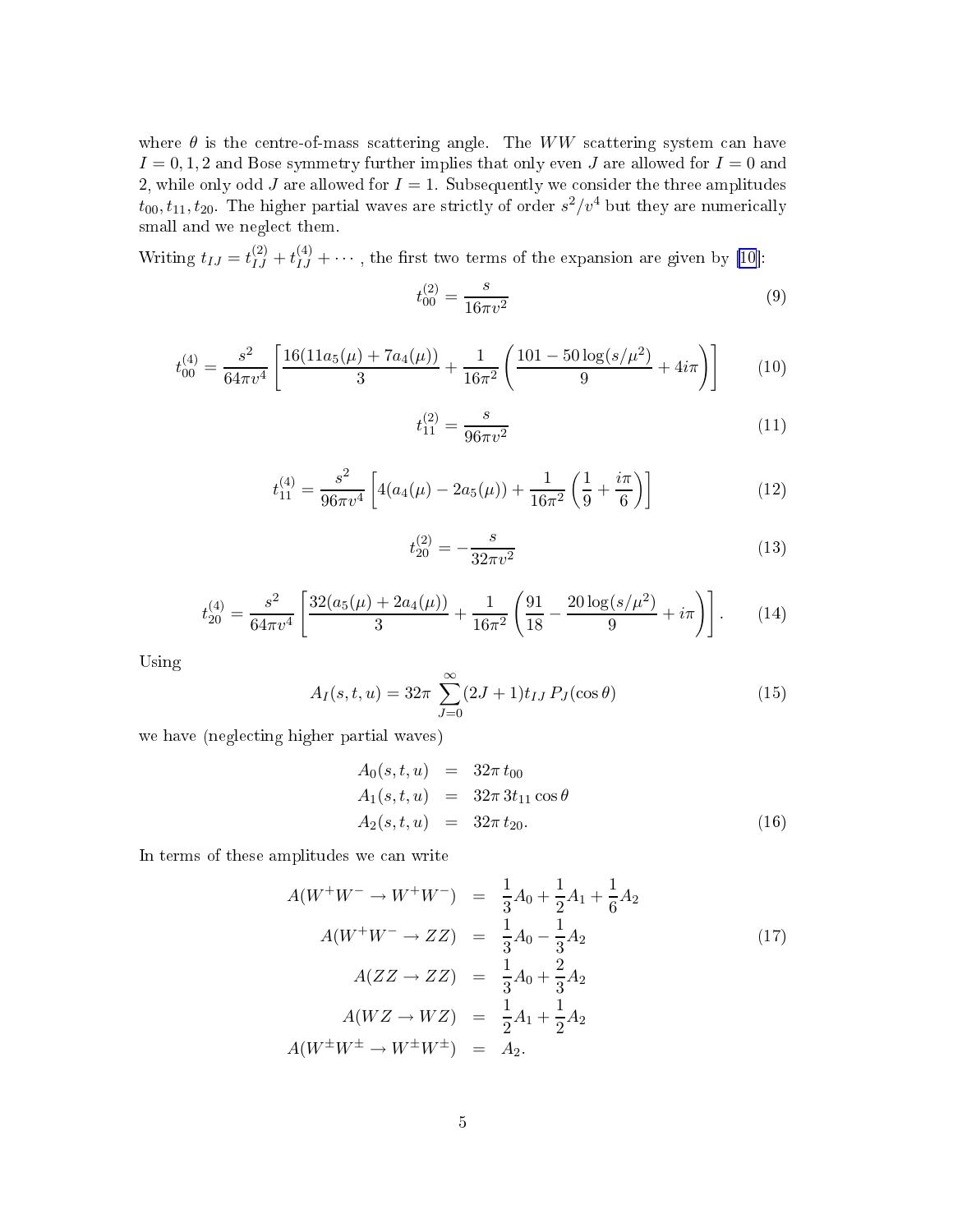The differential  $WW$  cross-section is

$$
\frac{d\sigma}{d\cos\theta} = \frac{|A(s,t)|^2}{32\pi M_{WW}^2}.
$$
\n(18)

To obtain the cross-section for  $pp \to WWjj + X$  we need to fold in the parton density functions,  $f_i(x, Q^2)$ , and the  $WW$  luminosity:

$$
\frac{d\sigma}{dM_{WW}^2} = \sum_{i,j} \int_{M_{WW}^2/s}^1 \int_{M_{WW}^2/(x_1s)}^1 \frac{dx_1 \, dx_2}{x_1 x_2 s_{pp}} f_i(x_1, M_W^2) f_j(x_2, M_W^2) \frac{dL_{WW}}{d\tau} \int_{-1}^1 \frac{d\sigma}{d\cos\theta} d\cos\theta
$$
\n(19)

where  $\sqrt{s_{pp}}$  is the centre-of-mass energy which we take to be 14 TeV, as appropriate for the LHC,

$$
\frac{dL_{WW}}{d\tau} \approx \left(\frac{\alpha}{4\pi \sin^2 \theta_W}\right)^2 \frac{1}{\tau} \left[ (1+\tau) \ln(1/\tau) - 2(1-\tau) \right]
$$

for incoming  $W^{\pm}$  bosons [\[20](#page-28-0)] and  $\tau = M_{WW}^2/(x_1x_2s_{pp})$ .

The Padé proto
ol Otherwise known as the Inverse Amplitude Method, this is a simple unitarisation procedure, and is widely employed  $[10, 21, 22]$  $[10, 21, 22]$  $[10, 21, 22]$  $[10, 21, 22]$  $[10, 21, 22]$  $[10, 21, 22]$ . Elastic unitarity demands that for  $s > 0$  the imaginary part of the amplitude is equal to the modulus squared of the amplitude, whi
h implies

$$
t_{IJ}^{-1} = \text{Re}(t_{IJ}^{-1}) - i. \tag{20}
$$

To the accuracy in which we work, we can write

$$
t_{IJ} = \frac{t_{IJ}^{(2)}}{\left(1 - \frac{t_{IJ}^{(4)}(s)}{t_{IJ}^{(2)}(s)}\right)}
$$
(21)

which has the virtue that it satisfies the elastic unitarity condition identically. We stress that this method of unitarisation leads to an amplitude that is equivalent to the one-loop EWChL calculation modulo higher-orders in  $s/v^2$ .

Having unitarised the amplitude it is natural to ask what the onsequen
es are. Typi
ally, the partial waves develop resonan
es whi
h serve to implement the demands of unitarity; this is the role played by the Higgs boson in the Standard Model. The position and nature of the resonan
es depends riti
ally upon the unitarisation proto
ol and we investigate an alternative proto
ol in the following subse
tion. At high enough energy, the partial waves effectively lose all memory of the underlying chiral perturbation theory and their nature is driven solely by the choice of unitarisation protocol. We therefore rely on our unitarisation proto
ol to provide us with some feeling for the pattern of lowest lying resonan
es whi
h may be observed at future olliders.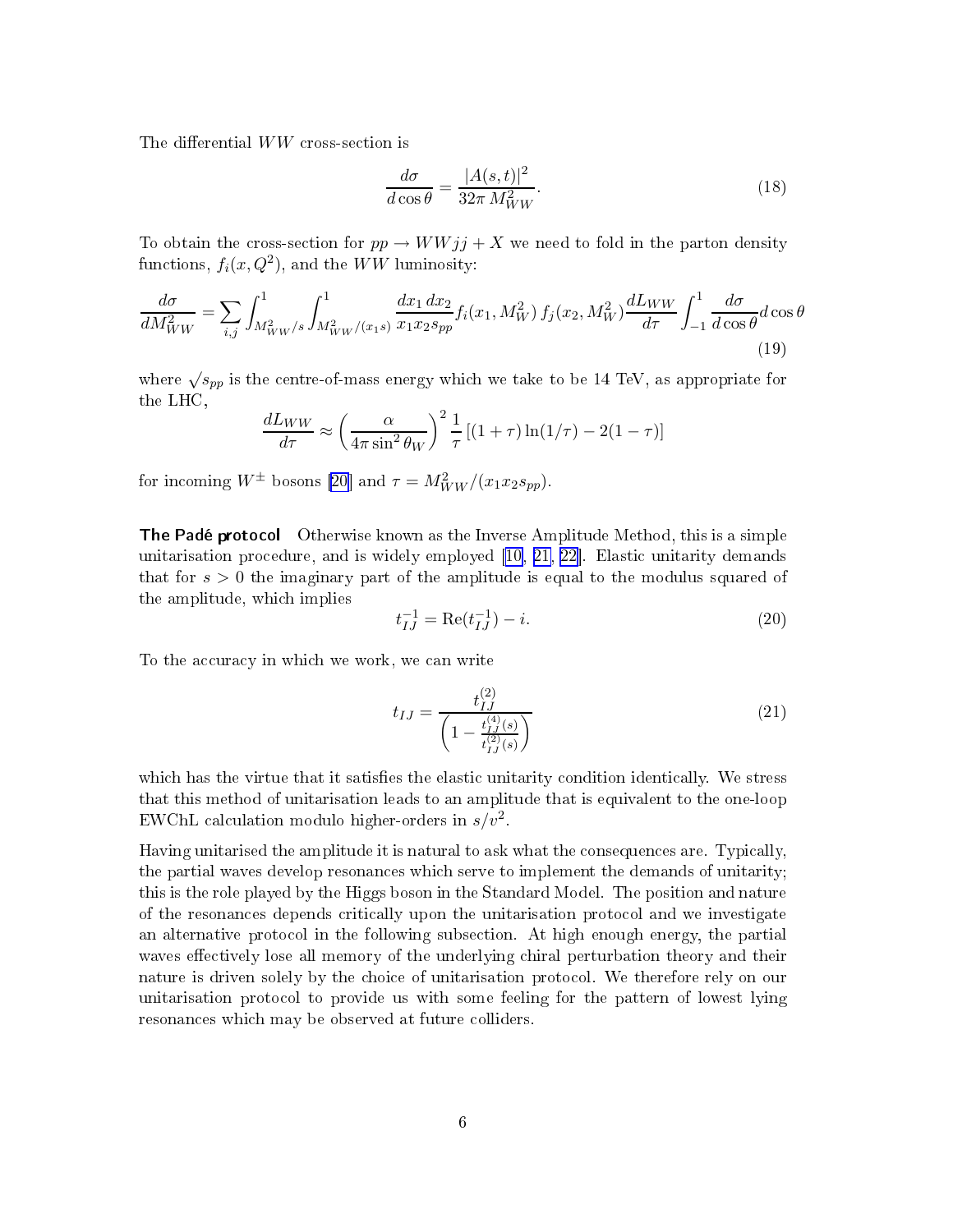<span id="page-6-0"></span>

Figure 1: Map of the parameter space as determined by the Padé protocol [10]. The small triangle in the entre is the region of no resonan
es and the region below the dotted line is forbidden. Also shown are the points orresponding to the various s
enarios onsidered in the text.

Resonances are found whenever the corresponding phase shift passes through  $\pi/2$ , i.e. when

$$
\cot \delta_{IJ} = \text{Re}(t_{IJ}^{-1}) = 0.
$$

In the Padé approach we can solve this equation to obtain the corresponding masses and widths [\[10](#page-27-0)]. For scalar resonances:

$$
m_S^2 = \frac{4v^2}{\frac{16}{3}(11a_5(\mu) + 7a_4(\mu)) + \frac{1}{16\pi^2} \left(\frac{101 - 50\log(m_S^2/\mu^2)}{9}\right)}
$$
(22)

and

$$
\Gamma_S = \frac{m_S^3}{16\pi v^2}.
$$

For vector resonances:

$$
m_V^2 = \frac{v^2}{4(a_4(\mu) - 2a_5(\mu)) + \frac{1}{16\pi^2} \frac{1}{9}}
$$
\n(23)

and

$$
\Gamma_V = \frac{m_V^3}{96\pi v^2}.
$$

There are no resonances in the isotensor channel, i.e. from  $t_{20}$ . There is however a region of parameter space where the phase shift passes through  $-\pi/2$ . This would violate causality and so we are forced to forbid such regions of parameter space. It occurs when

$$
\frac{32}{3}(a_5(\mu) + 2a_4(\mu)) + \frac{1}{16\pi^2} \left(\frac{273}{54} - \frac{20}{9} \log \frac{s}{\mu^2}\right) < 0. \tag{24}
$$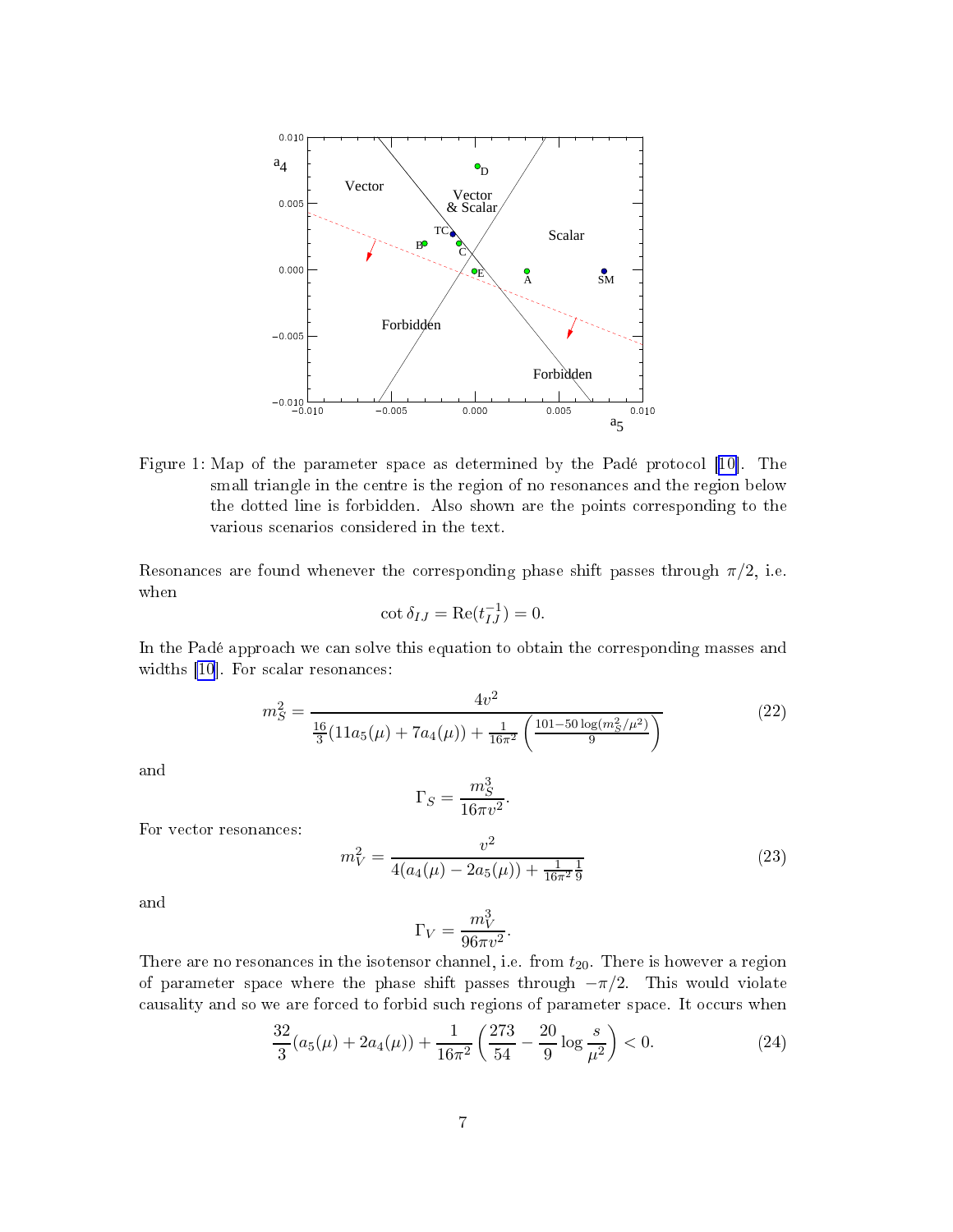A map of the  $a_4 - a_5$  parameter space showing the corresponding resonance structure is presented in Figure [1](#page-6-0). We fix  $\mu = 1$  TeV and, using equations [\(22](#page-6-0)) and ([23\)](#page-6-0), we define the regions to contain a resonance of the specified type with mass below 2 TeV. The blue points labelled TC and SM correspond to the naive  $N_{TC} = 3$  technicolor (TC) and 1 TeV Standard Model Higgs (SM) models.

**The**  $N/D$  protocol This provides our alternative to the Padé protocol. This method ensures that the amplitude has improved analytic properties in addition to satisfying partial wave unitarity and matching the one-loop EWChL calculation. The right-hand cut is placed wholly into the denominator function,  $D$ , while the left-hand cut is encapsulated in the numerator function,  $N$ , i.e. analyticity and unitarity demand the following relations  $[22, 23, 24]$  $[22, 23, 24]$  $[22, 23, 24]$  $[22, 23, 24]$  $[22, 23, 24]$  $[22, 23, 24]$ :

$$
\text{Im}(t_{IJ}(s)^{-1}) = -1 \qquad s > 0 \tag{25}
$$

$$
\operatorname{Im} D(s) = 0 \qquad s < 0 \tag{26}
$$

$$
\operatorname{Im} N(s) = D \operatorname{Im} t_{IJ}(s) \qquad s < 0 \tag{27}
$$

$$
\operatorname{Im} N(s) = 0 \qquad s > 0 \tag{28}
$$

where

$$
t_{IJ}(s) = \frac{N(s)}{D(s)}.\t(29)
$$

Following Oller, we define the following function to contain the right-hand cut at  $s = M^2$  $[23]$  $[23]$ :

$$
g(s) = \frac{1}{\pi} \log \left( -\frac{s}{M^2} \right) \tag{30}
$$

where M is an unknown parameter. The  $N/D$  unitarised partial wave amplitude is then written

$$
t_{IJ}(s) = \frac{X_{IJ}(s)}{1 + g(s)X_{IJ}(s)}
$$
(31)

where

$$
X_{IJ}(s) = t_{IJ}^{(2)}(s) + t_{IJ}^{(4)}(s) + g(s)(t_{IJ}^{(2)}(s))^2.
$$
\n(32)

The amplitude thus defined has been constructed so as to satisfy  $(25)$  and  $(28)$  identically whilst  $(26)$  and  $(27)$  are satisfied to one-loop in chiral perturbation theory. Note that the contribution to  $\text{Im } D(s)$  for  $s < 0$  is beyond the one-loop approximation.

In Figures [2](#page-8-0) to [4](#page-9-0) we show curves of constant resonance mass, varying from 600 GeV to 2 TeV in steps of 100 GeV, as a function of the appropriate combination of  $a_4(1 \text{ TeV})$ .  $a_5(1 \text{ TeV})$ , and M. The horizontal lines obtained using the Padé protocol are tangent to the corresponding  $N/D$  contours. Over large regions of parameter space, the two protocols yield similar results. However, the  $N/D$  method predicts a larger region without resonan
es, indeed for M below around <sup>1</sup> TeV there are no resonan
es at all. Referring back to Figure [1,](#page-6-0) we see that as  $M$  increases the lines which define the scalar and vector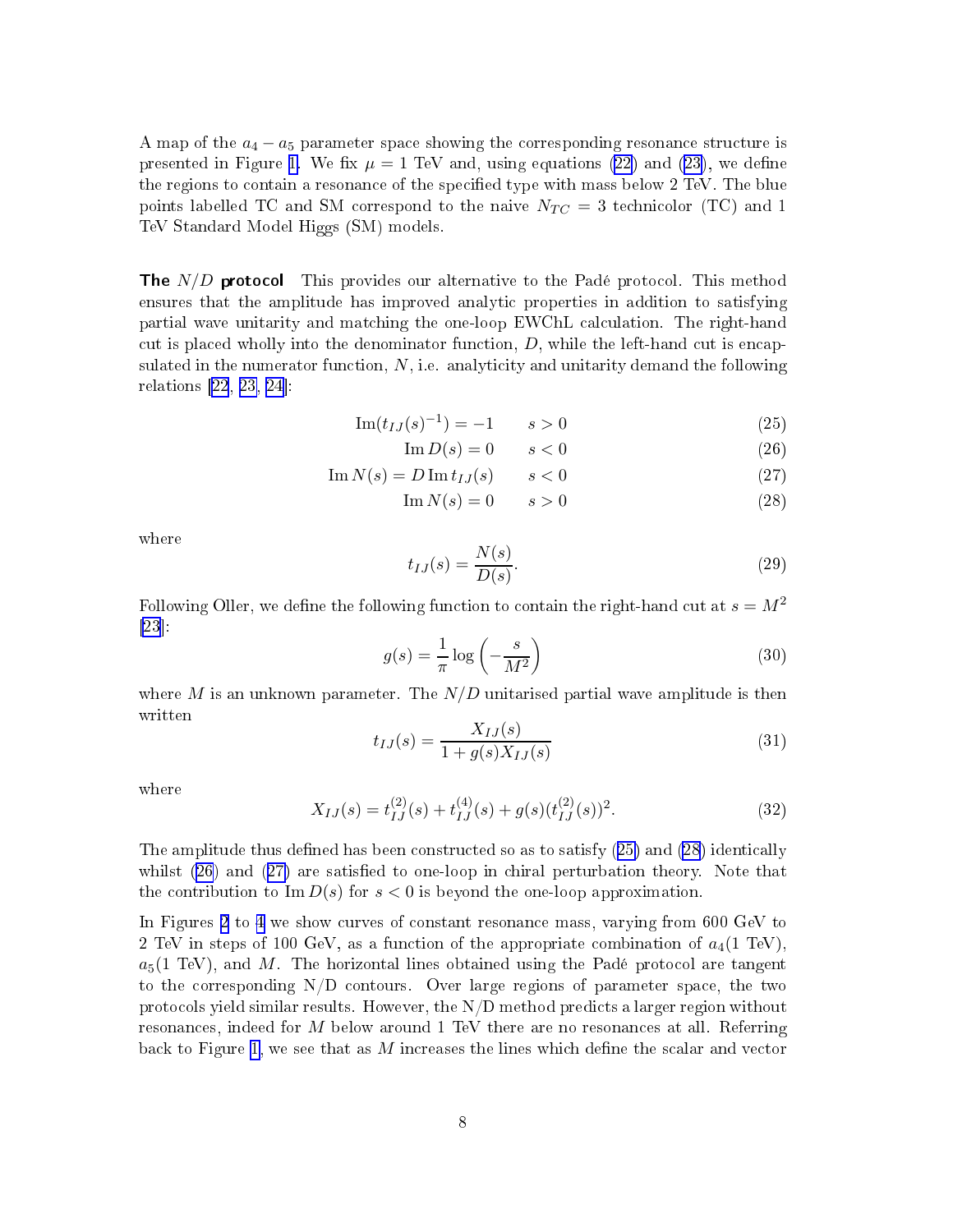<span id="page-8-0"></span>

Figure 2: Contours of onstant s
alar resonan
e mass in steps of 100 GeV. The horizontal lines are obtained using the Padé protocol and the curved lines are obtained using the  $N/D$  method which depends upon the parameter  $M$ .



Figure 3: Contours of constant vector resonance mass in steps of 100 GeV. The horizontal lines are obtained using the Padé protocol and the curved lines are obtained using the  $N/D$  method which depends upon the parameter  $M$ .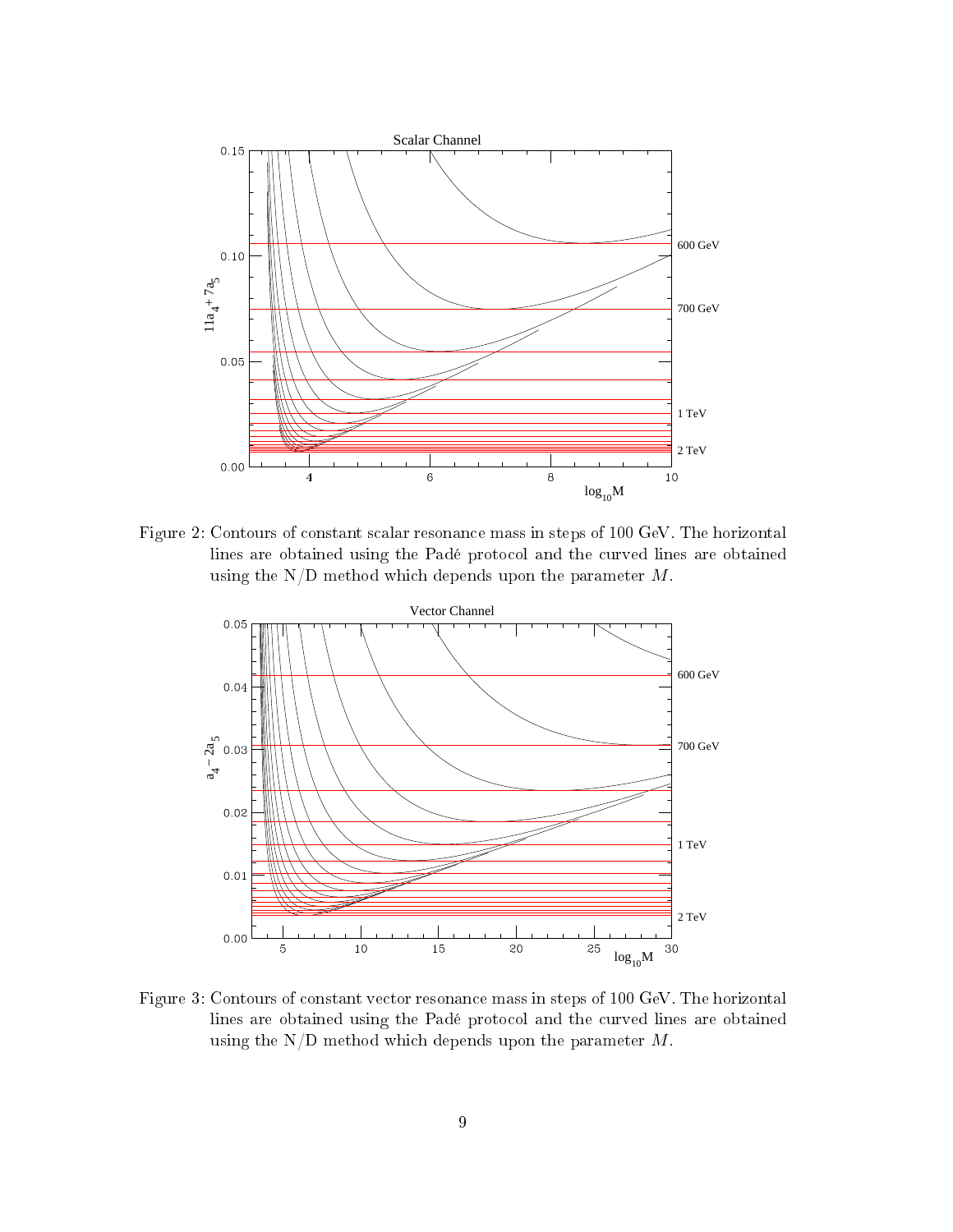<span id="page-9-0"></span>

 $M$ . The horizontal lines and dotted curves populate the unphysical region of Figure 4: Contours of constant isotensor resonance mass in steps of 100 GeV. The curved lines are obtained using the  $N/D$  method which depends upon the parameter parameter spa
e, see the dis
ussion in the text.

regions move slowly outwards. From Figure 4 we see that for M above  $\sim 1$  TeV the region excluded in the Padé protocol is not excluded in the N/D protocol leading instead to a region without any resonances. For M below  $\sim 1$  TeV, there is a region excluded by N/D unitarisation (for the same reason as in the earlier Pade case)". The line delineating the forbidden region in Figure [1](#page-6-0) thus moves slowly downwards as  $M$  decreases. Note that we do not know the natural value for  $M$ , e.g. it can be much smaller than 1 TeV. Finally, we note from Figure 4 that the  $N/D$  method does allow for the existence of doubly charged resonan
es.

# 4 Parton Level Predictions for the LHC

In this section the parton level predictions for the process  $pp \to W^+W^-jj + X$  at 14 TeV centre-of-mass energy are presented for the 5 different choices of  $a_4$  and  $a_5$  shown in Table [1](#page-10-0). In the Padé approach these choices produce a 1 TeV scalar (scenario A), a 1 TeV ve
tor (s
enario B), a 1.9 TeV ve
tor (s
enario C), a 800 GeV s
alar and a 1.4 TeV vector (scenario D), and a scenario with no resonances (scenario E). The green points labelled A-E on Figure [1](#page-6-0) orrespond to the 5 s
enarios we onsider. Throughout this paper the CTEQ4L  $[25]$  $[25]$  parton density functions as implemented in PDFLIB  $[26]$  are used, evaluated at the WW centre-of-mass energy  $(M_{WW})$ . The renormalisation scale

<sup>2</sup> The s
alar and ve
tor se
tors have ex
lusion regions similar to the tensor se
tor.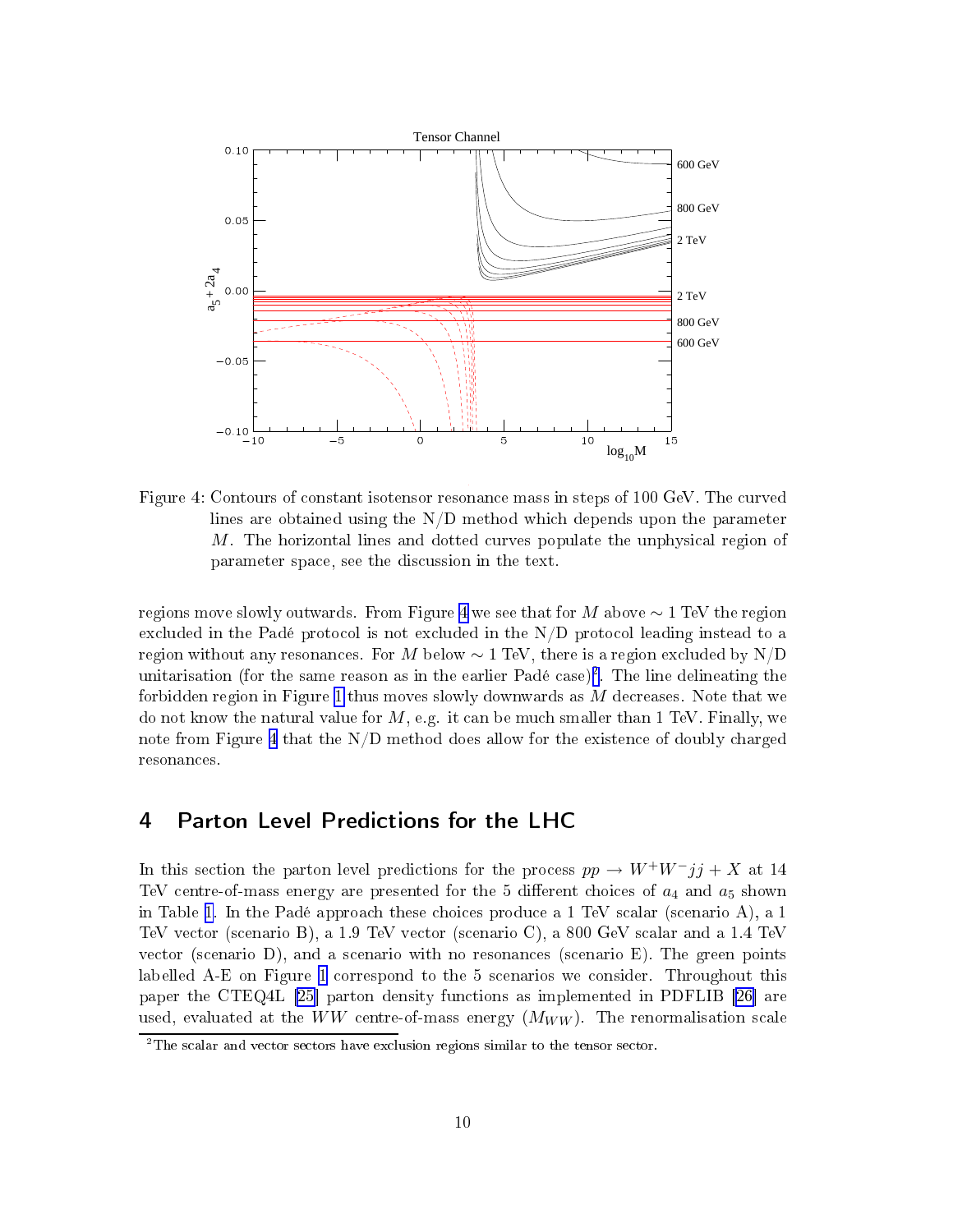<span id="page-10-0"></span>

| Scenario | $a_4(1 \text{ TeV})$ | $a_5(1 \text{ TeV})$ |
|----------|----------------------|----------------------|
|          | 0.0                  | 0.003                |
| R        | 0.002                | $-0.003$             |
| 63       | 0.002                | $-0.001$             |
| Đ        | 0.008                |                      |
|          |                      |                      |

Table 1: Parameters for the five scenarios which we consider.



Figure 5: Parton level cross-section for Scenario A. We compare the Padé result (solid line) with the N/D results for  $M = 10^3$  GeV(dashed line),  $M = 10^4$  GeV (dashed-dotted line) and  $M = 10^5$  GeV (dotted line).

is fixed to 1 TeV. The differential cross-section  $d\sigma/dM_{WW}$  for each of scenarios A-E are shown in Figures 5[-9](#page-12-0). We compare the Padé protocol with results using the  $N/D$  protocol for three different values of the mass parameter  $M$ .

Note that, for values of M below around <sup>10</sup> TeV there are no resonan
es at all in the  $N/D$  scenario. This is in accord with expectations based on Figures [2](#page-8-0) to [4](#page-9-0). Also, if M becomes too large then it leads to unusual behaviour of the amplitudes due to the dominance of the  $g(s)$  term which suppresses the amplitudes away from the region of resonan
es and an produ
e zeros in the individual partial wave amplitudes. The tail in the dotted line shown in Figure [9](#page-12-0) is a onsequen
e of su
h behaviour. Just dis
ernable in Figure [8](#page-12-0) is an isospin 2 scalar resonance just below 1.5 TeV in the  $N/D$  dotted curve.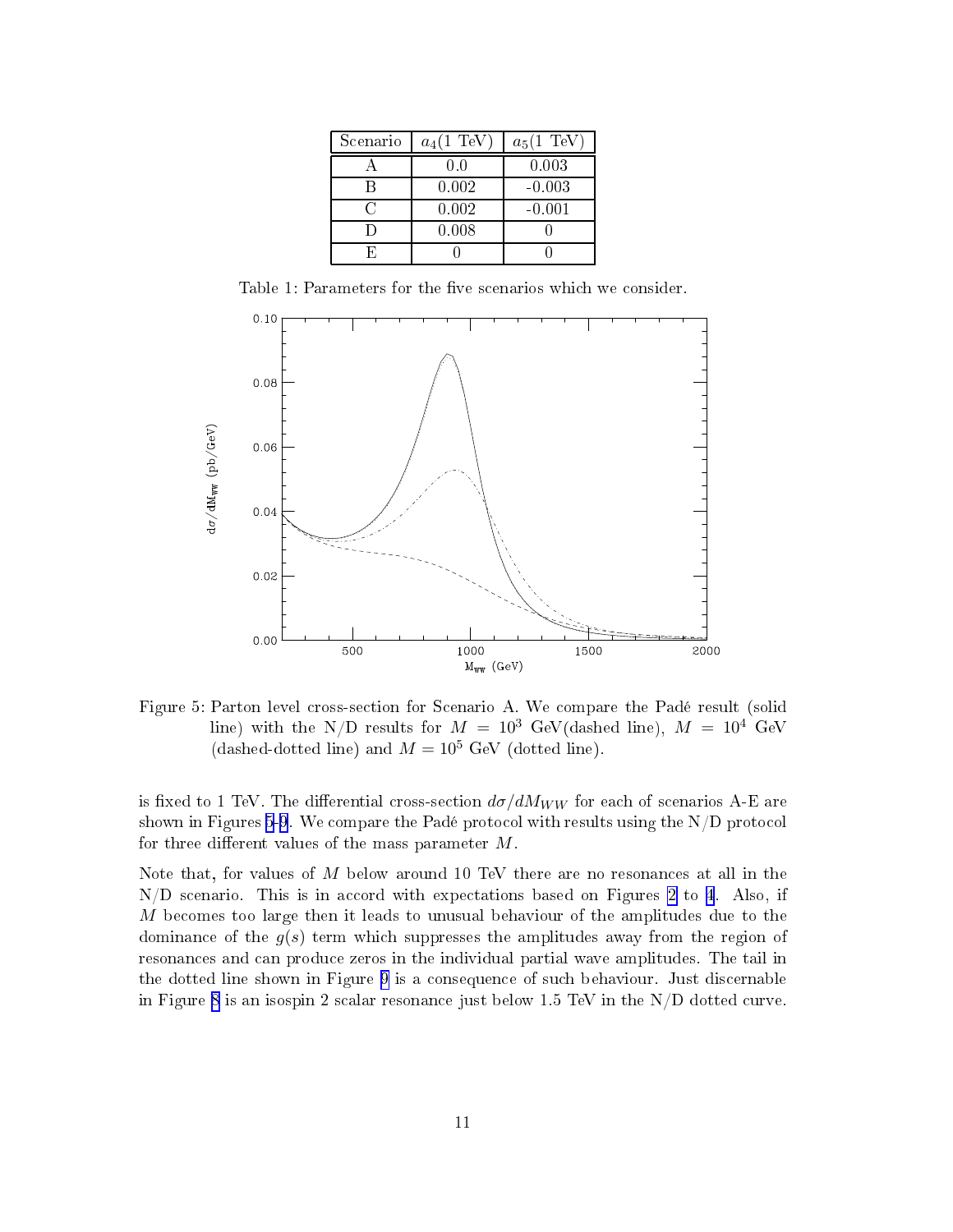

Figure 6: Parton level cross-section for Scenario B. We compare the Padé result with the N/D results as in Figure [5.](#page-10-0)



Figure 7: Parton level cross-section for Scenario C. We compare the Padé result with the N/D results as in Figure [5.](#page-10-0)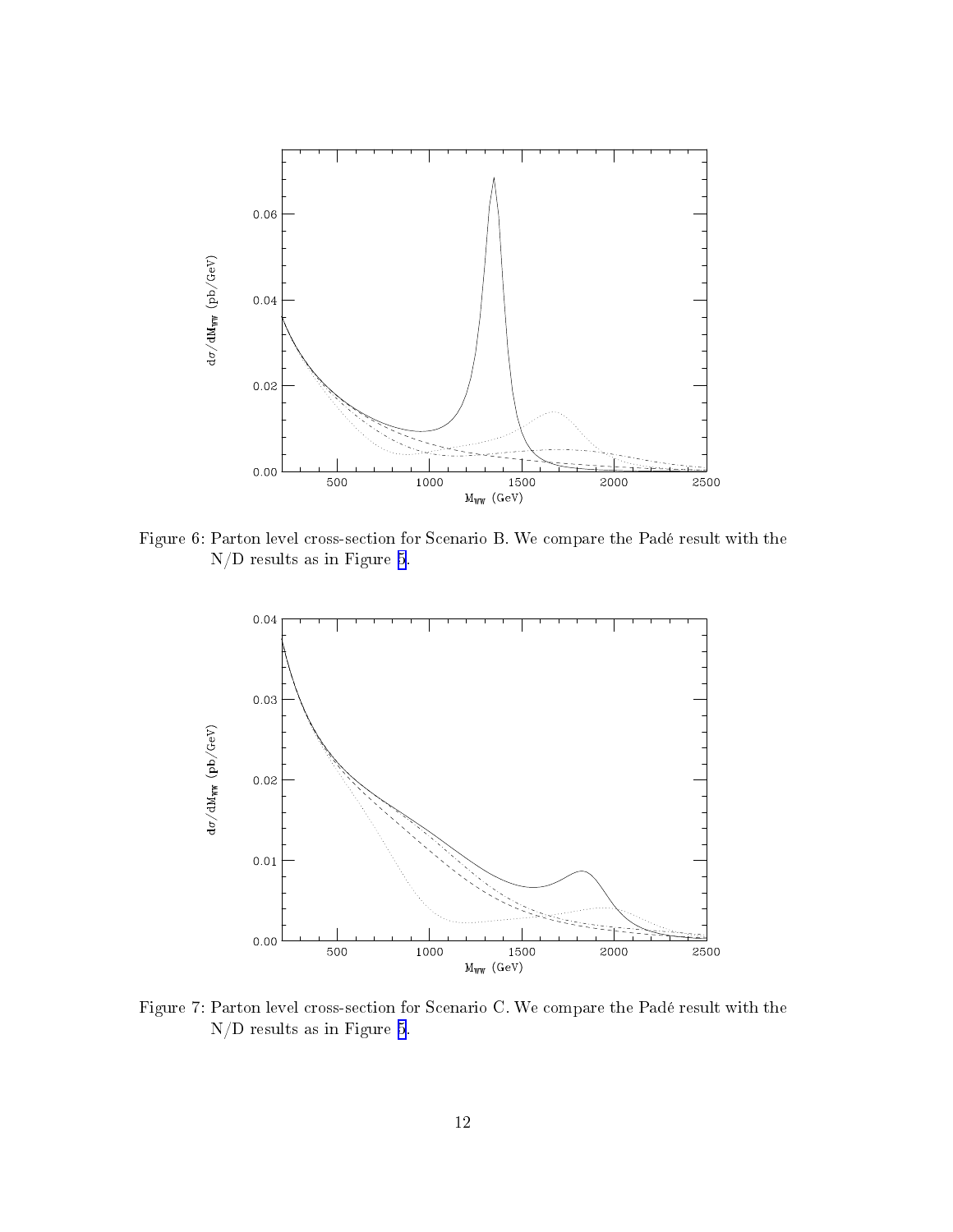<span id="page-12-0"></span>

Figure 8: Parton level cross-section for Scenario D. We compare the Padé result with the  $\rm N/D$  results as in Figure [5.](#page-10-0)



Figure 9: Parton level cross-section for Scenario E. We compare the Padé result with the  $\rm N/D$  results as in Figure [5](#page-10-0).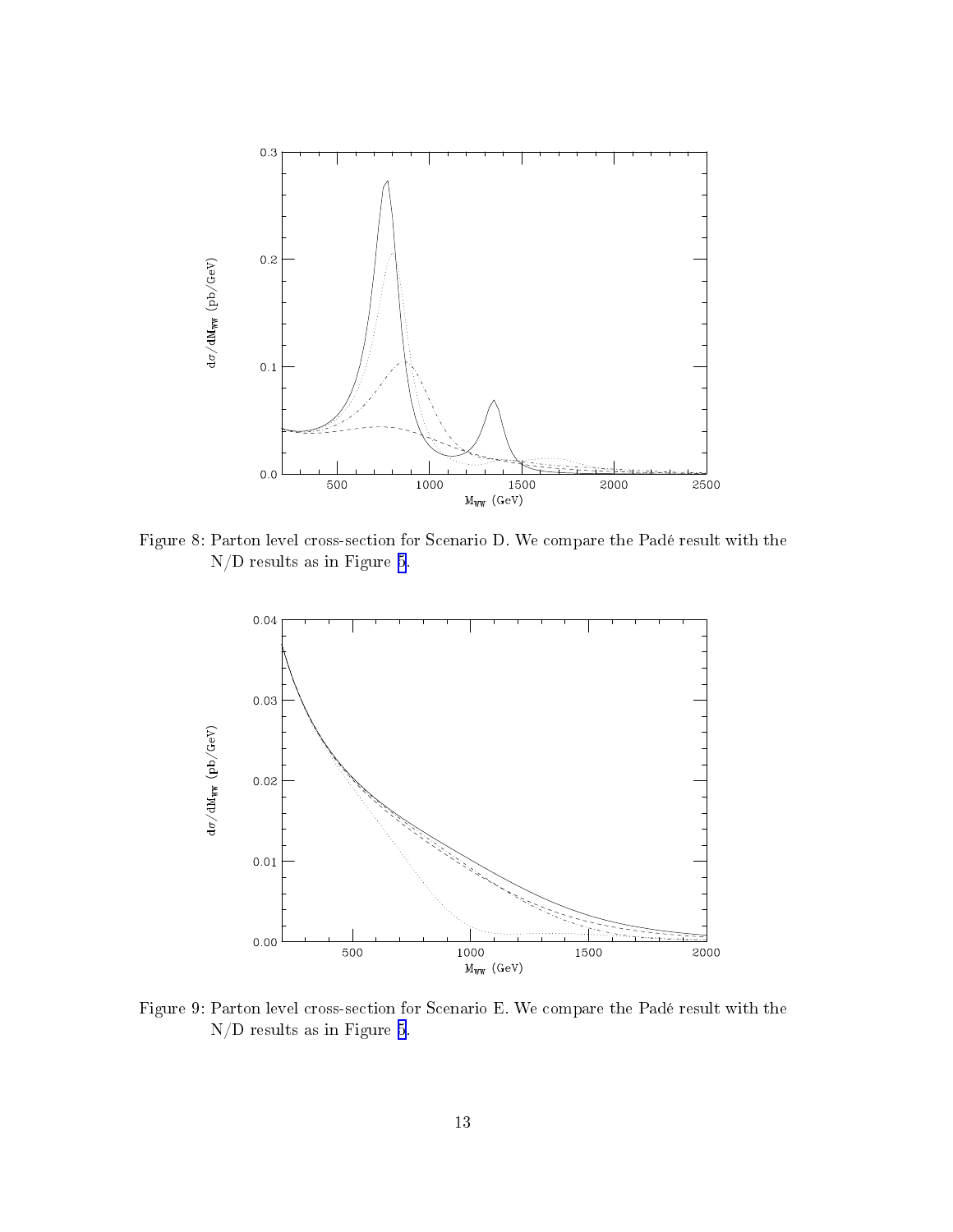<span id="page-13-0"></span>

Figure 10: Typical diagrams for signal and background processes: (a) signal; (b)  $W +$ jets;  $(c)$  tt

# 5 Monte Carlo Simulations

We have modified the PYTHIA Monte Carlo generator [15] to include the EWChL approach using both Padé and N/D protocols. Signal samples containing the  $W^{\pm}W^{\pm}$  final state (including all charge combinations) are generated using PYTHIA 6.146 with the Pade unitarisation scheme". As a cross check, a sample with a 1 TeV riggs was also generated using HERWIG  $6.1$  [\[27](#page-28-0)].

The dominant backgrounds are QCD  $t\bar{t}$  production and radiative  $W+$ jets, as illustrated in Figure 10. These pro
esses are implemented in the Pythia 6.146 and Herwig 6.1 generators. To improve generation efficiency the minimum  $p<sub>T</sub>$  of the hard scatter is set to 250 GeV for the  $W+$  jets sample and to 300 GeV for the  $t\bar{t}$  sample [6]. In addition to the hard subprocesses, the effects of the "underlying event" are simulated in both signal and background. Our default model in PYTHIA [\[28](#page-28-0)] is obtained by setting a fixed minimum  $p_T$  cut off of  $p_T^{min} = 3$  GeV for secondary scatters. The default energy dependence of

The code is available from the authors on request.  $\overline{\phantom{a}}$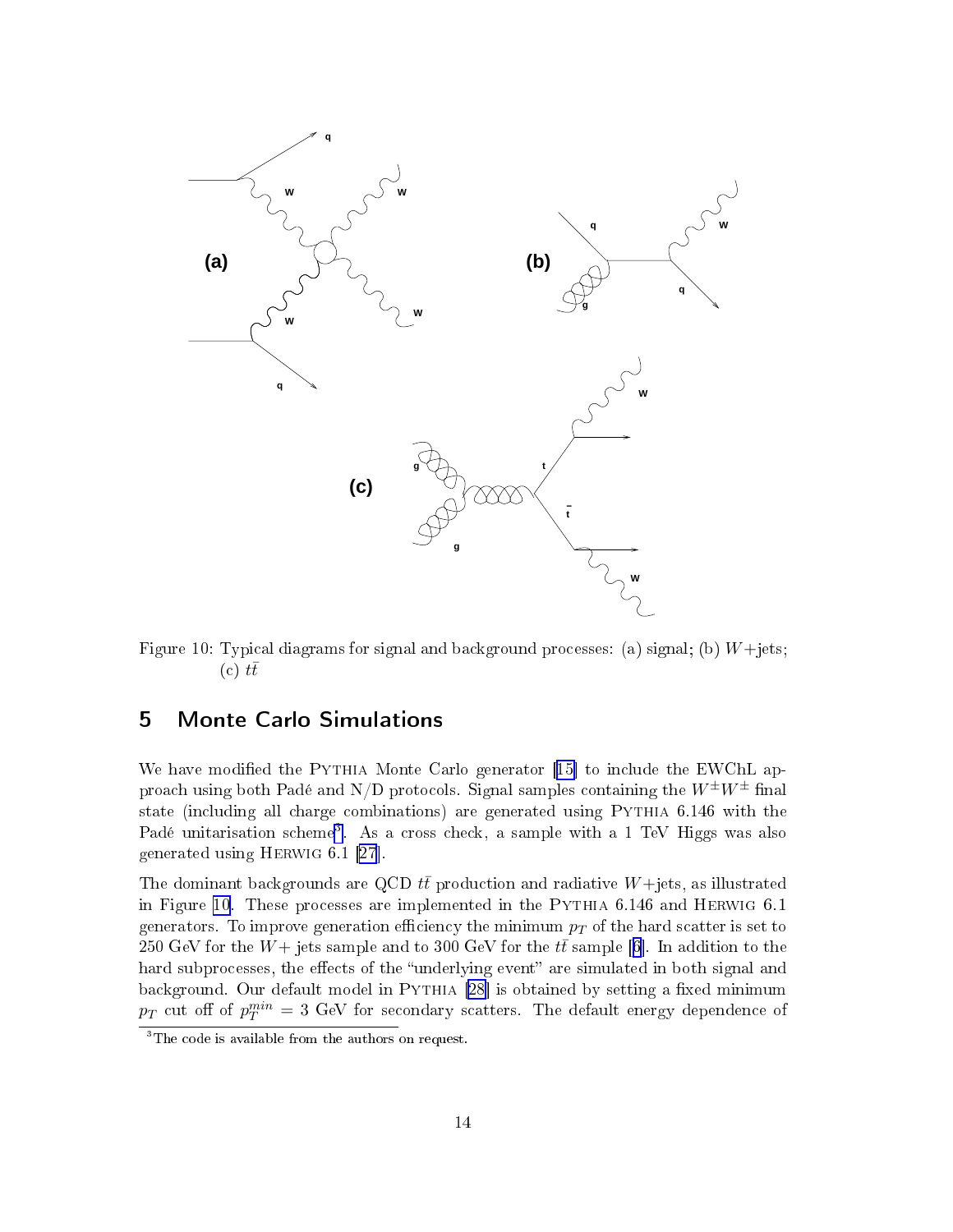this cut-off has been explicitly turned off. No pile-up from multiple  $pp$  interactions is included. Other models, in both HERWIG and PYTHIA, are discussed in Section [8](#page-21-0), along with their effects. The leading order cross-sections are used to obtain rates and there is therefore a rather large degree of uncertainty, particularly in  $t\bar{t}$  production, which is a pure QCD, dominantly gluon induced, process. NLO calculations [[29](#page-28-0)] suggest K-factors of order two are appropriate; the final word would come from measurements at the LHC itself.

## 6 Extra
ting the Signal

To identify semileptonic decays, we select first on the leptonically decaying  $W$  (electron/muon and missing transverse energy), then on the hadronically decaying  $W$  (jet invariant mass, rapidity and transverse energy) and finally on the event environment (tagging jets at high rapidities, vetoing on entral minijet a
tivity). In all ases we have used only particles within a rapidity region of  $|\eta| < 4.5$  to approximate the acceptance of a general purpose dete
tor at the LHC. For larity, we show just one signal sample as an example. The 1 TeV scalar resonance (scenario A) is chosen, since this has the lowest average  $M_{WW}$  and therefore has a shape closest to that of the backgrounds. The other scenarios, while in general very like this sample, have a harder spectrum in the transverse momentum variables. The analysis follows the 1 TeV Higgs study of  $[6]$  $[6]$  quite closely for many cuts. However, we differ in the identification of hadronically decaying W bosons via the subjet method, in the top quark veto, in the cut on the transverse momentum of the hard system, and in details of other uts; all of whi
h are des
ribed below.

#### 6.1 Leptoni Variables

Figure [11](#page-15-0) shows (a) the transverse momentum and (b) rapidity of the highest transverse momentum charged lepton for signal and background processes. The  $W+$ jets background is very similar to the signal in these distributions. Leptons from the  $t\bar{t}$  background are slightly softer and more central. Figure  $11(c)$  $11(c)$  shows the missing transverse momentum. Again, the  $t\bar{t}$  background is slightly softer than the other two samples.

All leptons in an event are then combined one-by-one to give, if possible, a reconstructed W boson (to within a twofold ambiguity due to the unknown  $z$  component of the neutrino momentum). The transverse momentum of all these  $W$  candidates is shown in Figure  $11(d)$  $11(d)$ . The signal has a harder distribution than both backgrounds. A selection cut is applied at 320 GeV on this distribution and in the ase that more than one andidate is present, that with the highest transverse momentum is used.

### 6.2 The Hadronic  $W$  Decay

Figure [12\(](#page-17-0)a) shows the transverse momentum and (b) the pseudorapidity  $(\eta)$  of the highest transverse momentum jet in the remaining signal and background samples. Jet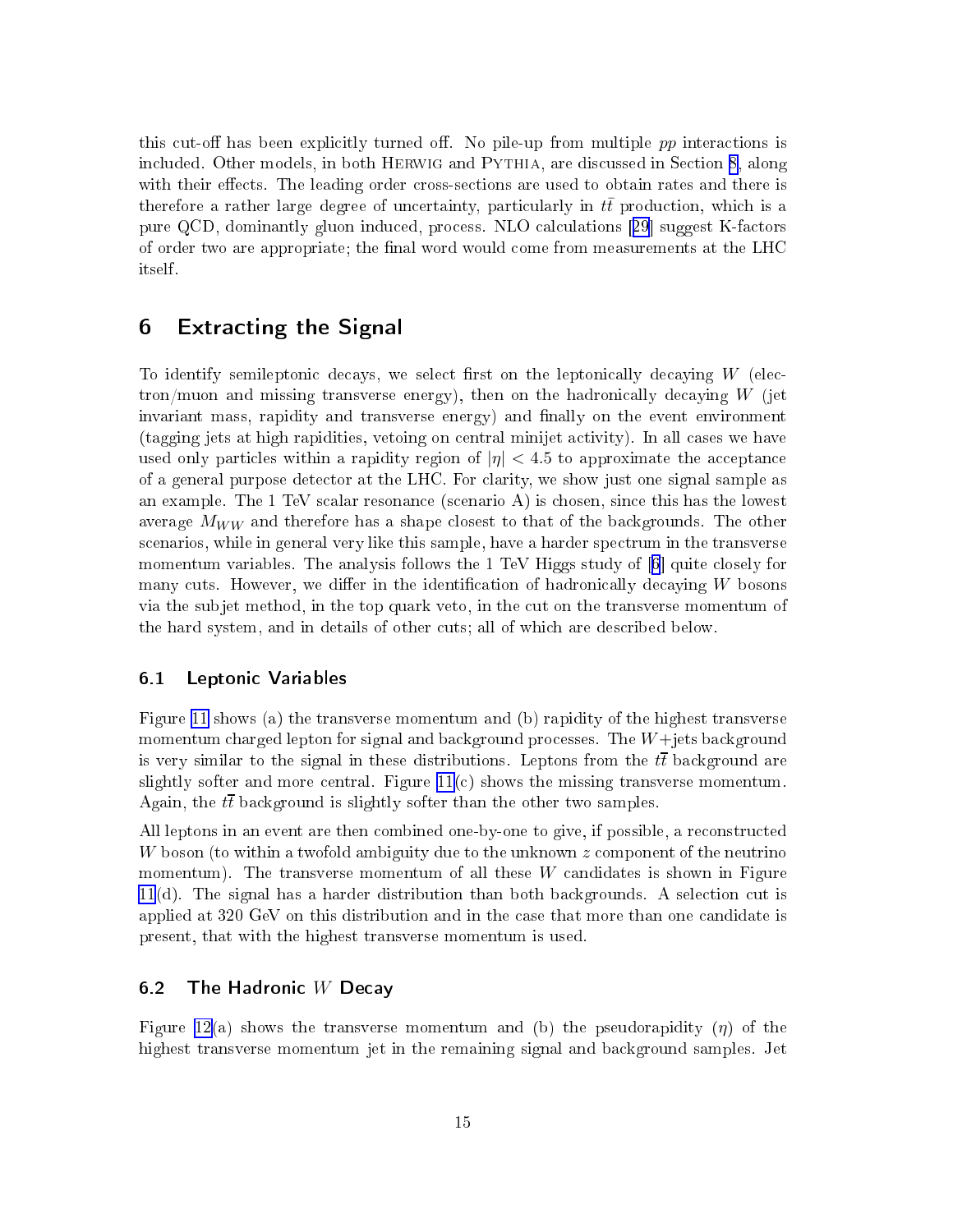<span id="page-15-0"></span>

Figure 11: Leptonic variables for signals and background (a) transverse momentum of the highest  $p_T$  charged lepton (e or  $\mu$ ), (b) pseudorapidity of the same lepton, (c) missing transverse momentum and (d) the  $p_T$  of the W candidate constructed from the lepton and the assumed neutrino. The area under the histograms is set to one to allow comparison of the shapes. A trigger cut at 80 GeV in the  $p_T$  of the highest  $p_T$  jet and at 40 GeV in the highest  $p_T$  charge lepton is applied before making the plots, as well as a realistic rapidity acceptance.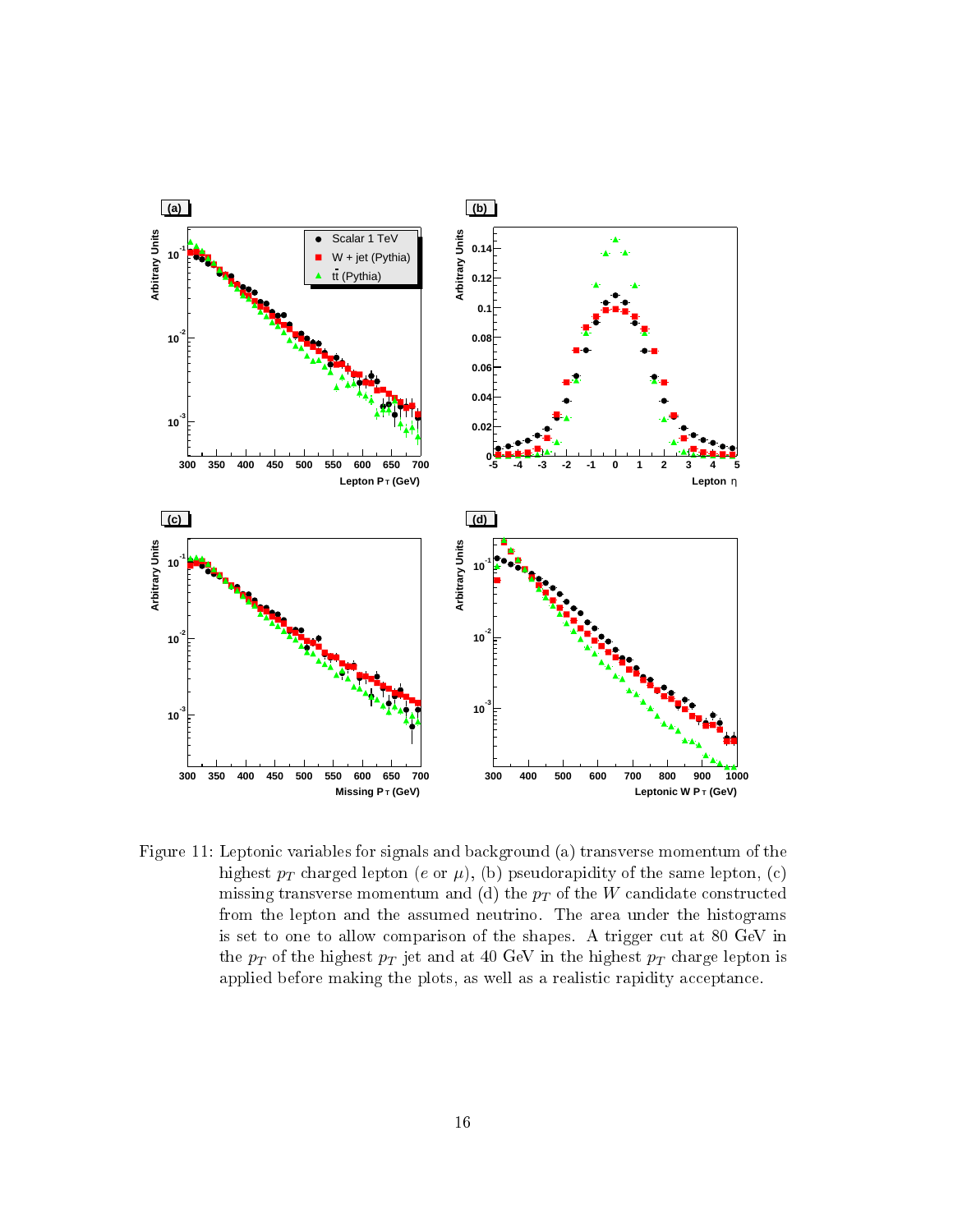<span id="page-16-0"></span>finding is performed with the inclusive  $k_T$  algorithm [[14](#page-28-0)], and the E recombination scheme is used throughout. To reconstruct the  $W$  mass, the highest transverse momentum jet within the region  $|\eta| < 4$  is selected. In the E recombination scheme the candidate W mass,  $M_J$  is then the invariant mass of this jet. Figure [12\(](#page-17-0)c) shows this distribution. with W mass peaks visible in the signal and in the  $t\bar{t}$  sample, and a top mass peak also visible in the tt events. Cuts are applied at  $p_T > 320$  GeV, and 70 GeV  $M_J < 90$  GeV. The results (after this cut and the leptonic cuts) are shown in the second and third rows of Table [2.](#page-23-0)

The jet is next forced to decompose into two subjets. The possibility of using subjets to reconstruct massive particles decaying to hadrons has been discussed previously [\[30](#page-28-0)]. In this analysis we develop a new te
hnique. The extra pie
es of information gained from the subjet decomposition are the  $y$  cut at which the subjets are defined and the fourvectors of the subjets. For a genuine  $W$  decay the expectation is that the scale at which the jet is resolved into subjets (i.e.  $yp_T^2$ ) will be  $\mathcal{O}(M_W^2)$ . The distribution of  $\log(p_T\sqrt{y})$ is shown in Figure  $12(d)$  $12(d)$ . The scale of the splitting is indeed high in the signal and softer in the  $W+$  jets background, where the hadronic W is in general a QCD jet rather than a genuine second W. A cut is applied at  $1.6 < \log(p_T\sqrt{y}) < 2.0$ . The effect of this cut is shown in the fourth row of the table. Whilst this is a powerful cut for reducing the  $W+$ jets background, the effect on the  $t\bar{t}$  background, which more often contains two real W bosons, is less marked.

#### 6.3 The Hadroni Environment

To further redu
e ba
kgrounds, uts must be applied to hara
teristi
s of the event other than those directly related to the decaying  $W$  bosons.

**Top quark veto** In the remaining  $t\overline{t}$  events containing a genuine leptonic  $W,$  the  $W$ will combine with a jet other than the hadronic  $W$  candidate to give a mass close to the top mass. This mass distribution for the leptonic  $W$  candidate combined separately with each such jet in the event is shown in Figure [13](#page-19-0)(a). The top peak is clearly visible in the  $t\bar{t}$  sample. Any event with a mass in the region 130 GeV  $\langle M_{wj} \rangle$  = 240 GeV is rejected. A similar distribution (not shown) is obtained by combining the hadronic  $W$  candidate with other jets in the event, and the same cut is applied. In combination these cuts are decribed as a "top quark veto", and their effect is shown row five of Table [2.](#page-23-0)

Tag jets In the WW scattering process the bosons are radiated from quarks in the initial state (see Figure  $10(a)$  $10(a)$ ). The quark from which the boson is radiated will give a jet at high rapidity (i.e. close to the direction of the hadron from which it emerged). These jets are not in general present in the ba
kground pro
esses and demanding their presence is therefore a powerful tag of the signal [13]. In this analysis we define a "tag jet" as follows. The event is divided into three regions of rapidity: "forward", i.e. forward of the most forward  $W$ ; "backward", i.e. backward of the most backward  $W$ ; and "central",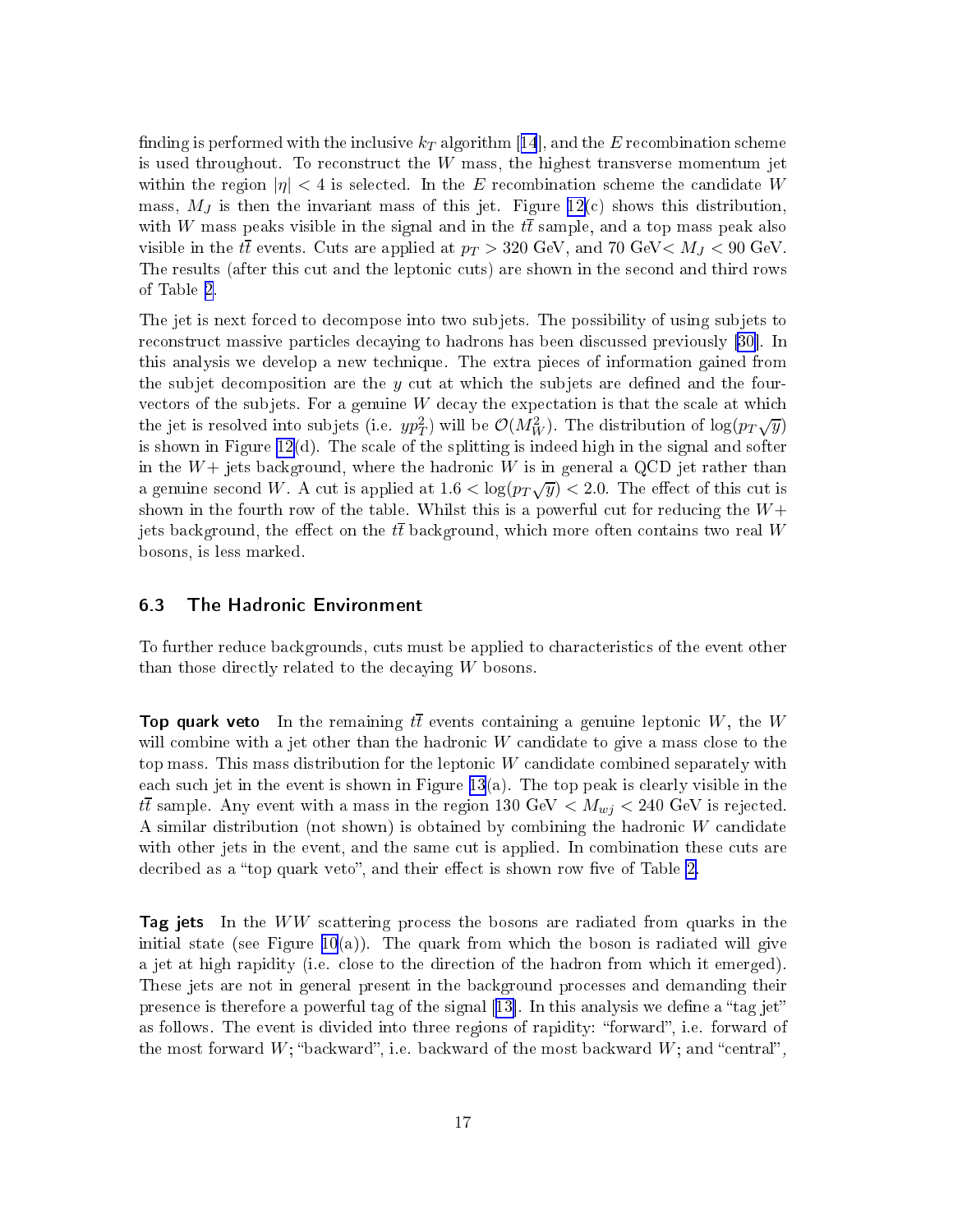<span id="page-17-0"></span>

Figure 12: Kinematic variables for the hadronically decaying W candidate. (a)  $p_T$ , (b)  $\eta$ , (c) Invariant mass (d)  $p_T\sqrt{y}$ . The area under the histograms is set to unity to allow omparison of the shapes.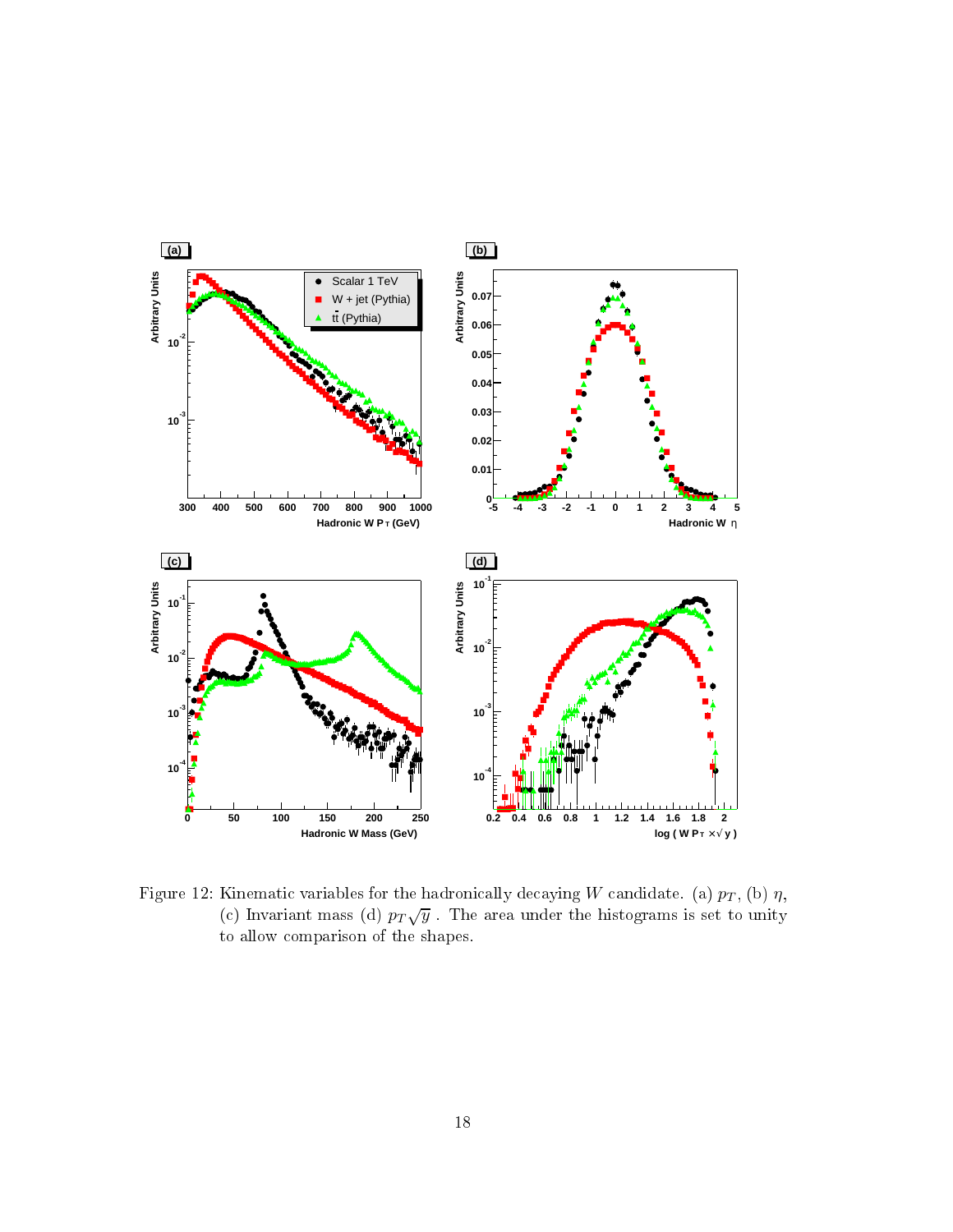i.e. the remaining region, which includes both  $W$  candidates. A forward (backward) tag jet is defined as the highest transverse energy jet in the forward (backward) region. In Figure [13](#page-19-0)(b) the rapidity distribution of the tag jets with  $p_T > 20$  GeV is shown. Signal events display an enhancement at high  $|\eta|$  and a suppression at low  $|\eta|$ , in dramatic ontrast to the ba
kground pro
esses, where most jets are entral. For an event to be retained it must have a tag jet in both the forward and ba
kward regions satisfying  $p_T > 20$  GeV,  $E > 300$  GeV and  $4.5 > |\eta| > 2$ . The result of imposing this cut is shown in row six of Table [2.](#page-23-0) The background is reduced by a factor of around fifty, at the cost of a loss less than two thirds of the signal.

Hard  $p_T$  Figure [13\(](#page-19-0)c) shows the  $p_T$  distribution for the "hard scattering" system comprising the two tags jets and the two  $W$  candidates. For events surviving the cuts so far. the ba
kground events have a harder spe
trum than the signal, sin
e in the signal events this system is the omplete result of a s
attering between olinear partons, whereas in the ba
kgrounds extra jets from hard QCD radiation may be pi
ked up and/or missed. An upper cut is applied at 50 GeV, and the results are shown in row seven of Table [2.](#page-23-0)

Minijet Veto Finally, a ut whi
h has been employed before in similar analyses [\[5](#page-27-0), [11,](#page-27-0) [12](#page-27-0) exploits the fact that for signal events no colour is exchanged between the quarks which radiate the  $W$  bosons and the jets which are produced by the hadronically decaying W. This leads to a suppression of QCD radiation in the central region in the signal with respect to the background. However, significant activity is expected in all classes of event due to remnant-remnant interactions ("underlying event"). This activity can produce additional (mini)jets, and so it is important to choose a cut on additional jet a
tivity whi
h is robust against the large un
ertainties in urrent understanding of the underlying event at the LHC. In this analysis minijets are defined as all jets apart from the hadronic W candidate with  $|\eta| < 2$ . Events are vetoed if the number of minijets with  $p_T > 15$  GeV is greater than one. The distribution of the number of jets satisfying these demands is shown in Figure [13](#page-19-0)(d). The result of applying this cut is shown in row eight of Table [2.](#page-23-0) This cut is discussed further in Section [8.](#page-21-0)

## 7 Analysing the signal

### 7.1 Efficiency and Event Numbers

Having applied the cuts described in the previous section, the WW mass distribution obtained is shown in Figure [14](#page-20-0)(a) and (b) for all five signal samples discussed above. The resolution obtained in this variable is around 10 GeV, before any detector smearing. The efficiency is shown as a function of the true  $WW$  mass in (e). It rises from zero to  $6\%$  between 500 GeV and 1.5 TeV, and is flat above this value. This efficiency includes the branching ratio for semileptonic W decays of around  $15\%$ . Excluding the branching ratio, the efficiency is around  $40\%$ .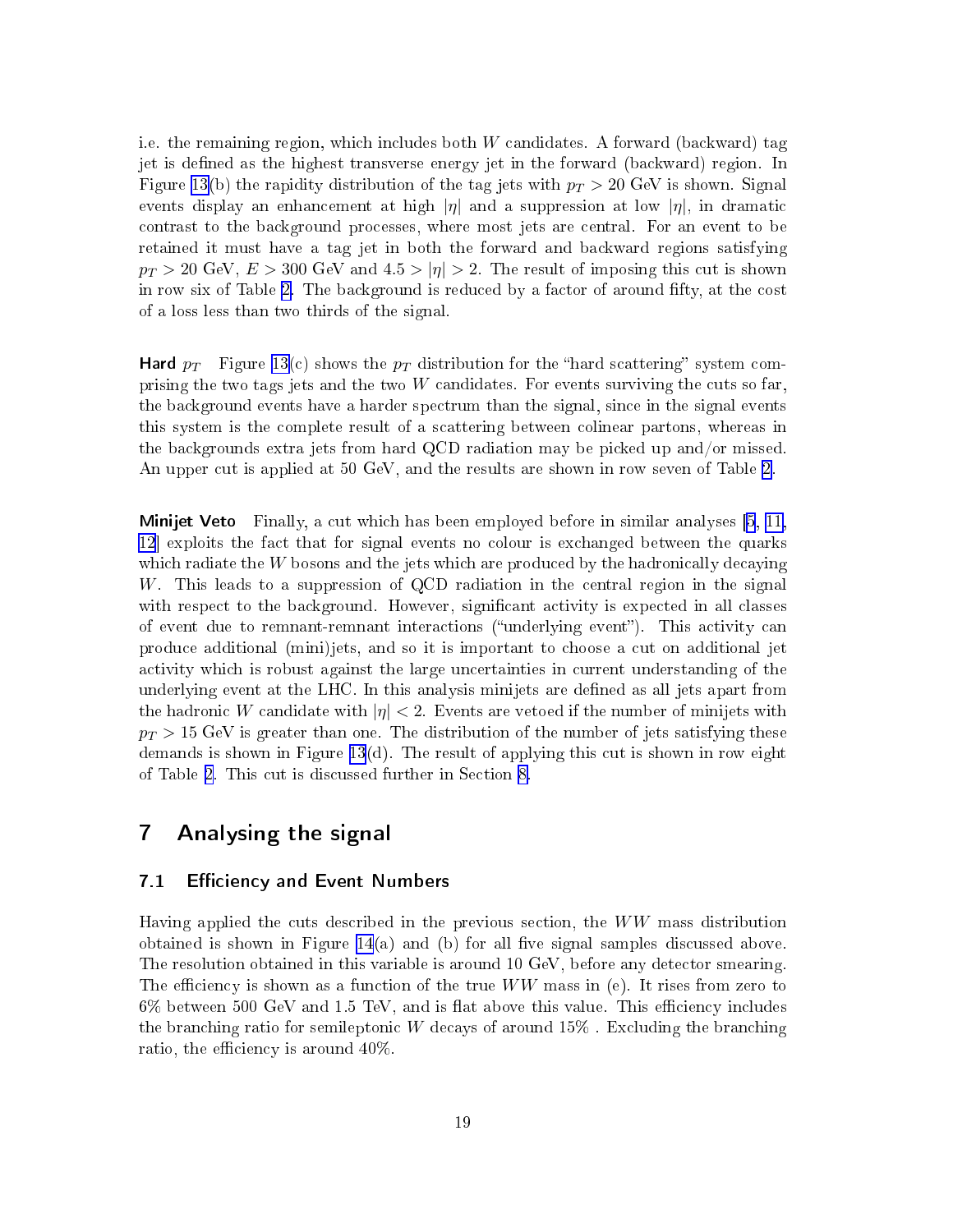<span id="page-19-0"></span>

Figure 13: (a) The mass distribution for the leptonic W candidate combined seperately with all other jets in the event other than the hadronic  $W$  candidate. (b) The rapidity distribution for tag jets (see text). (
) The transverse momentum distribution for the  $WW+$  tag jets system. (d) The number of minijets (see text).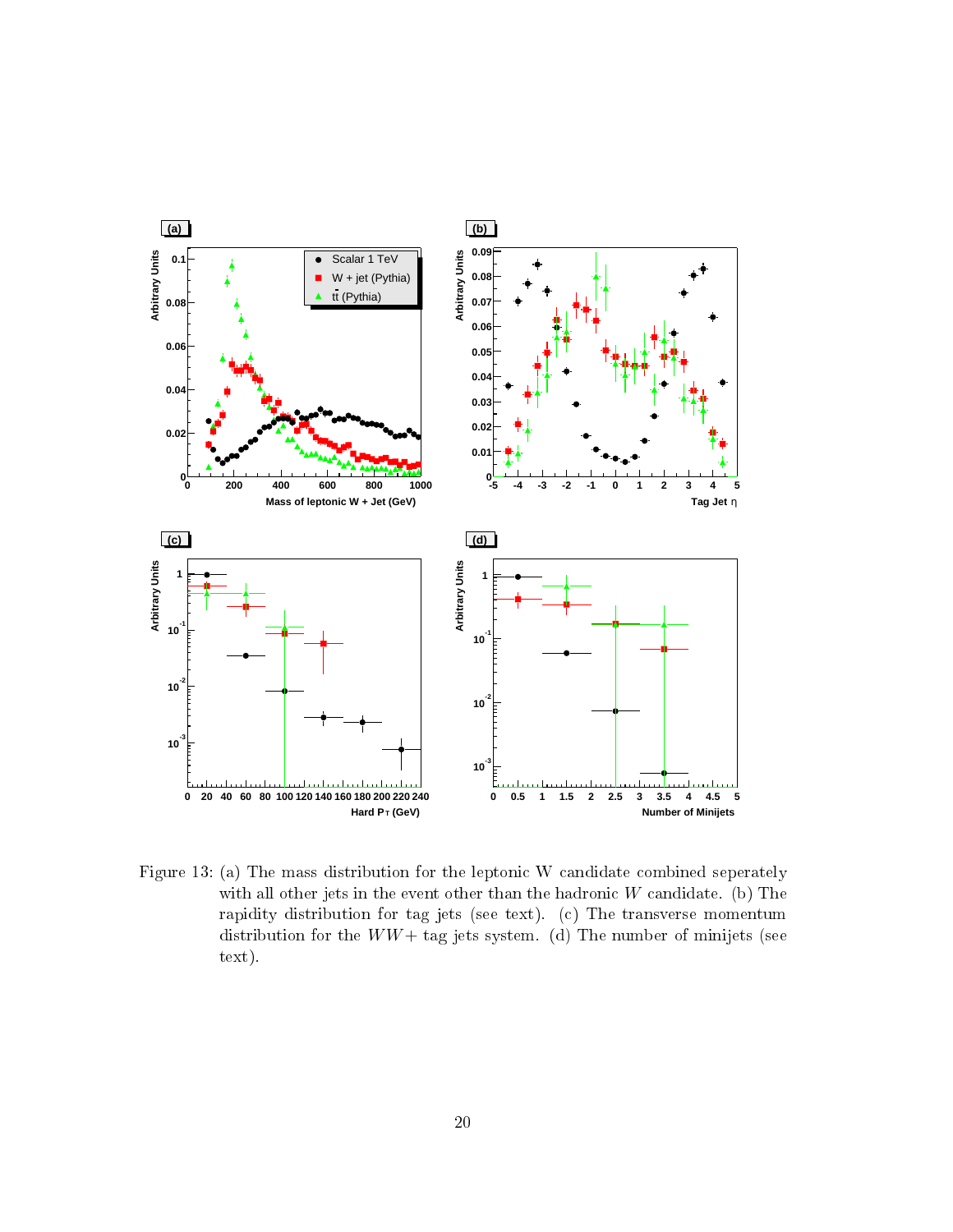<span id="page-20-0"></span>

Figure 14: (a,b) Distribution of the reconstructed WW mass for signals and backgrounds separately. (c,d) Distribution of  $|\cos \theta^*|$ , the absolute value of the cosine of the entre-of-mass s
attering angle for signals and ba
kgrounds seperately. (e) Efficiency for signal events as a function of the true  $M_{WW}$  and (f)  $|\cos \theta^*|$ . The errors reflect the statistics which would be obtained after approximately one year of running at the LHC, i.e. 100 fb<sup>-1</sup>.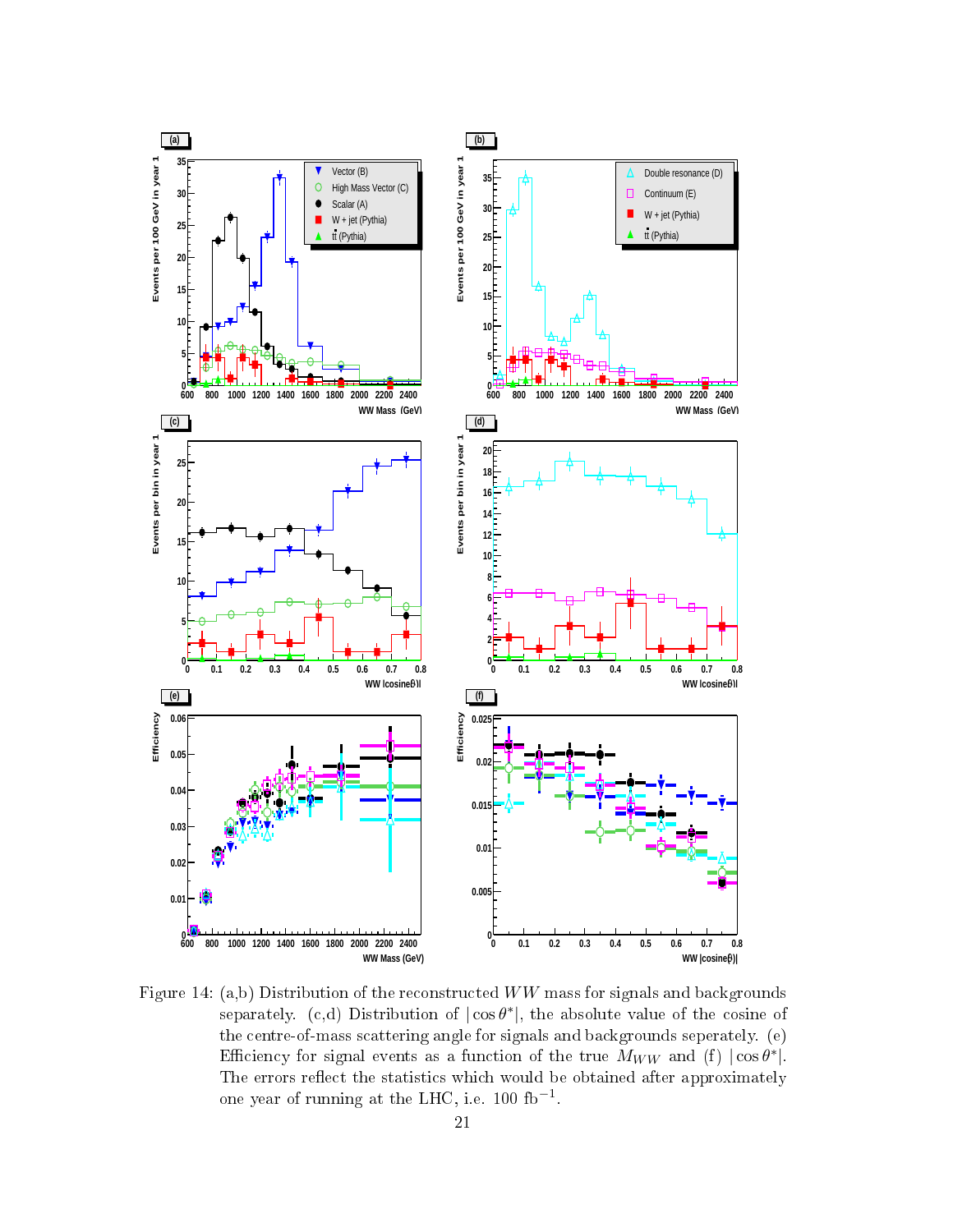<span id="page-21-0"></span>A key variable for distinguishing between s
alar and ve
tor resonan
es is the angular distribution of the scattered W pair in the WW centre-of-mass system. In Figure  $14(c)$  $14(c)$ and (d) the distribution of  $|\cos \theta^*|$  is shown, where  $\theta^*$  is the angle between the scattered W and the incoming W direction, in the  $WW$  centre-of-mass frame. In (f) the efficiency is shown. The efficiency is very dependent on the mass distribution, since for the same transverse momentum, high s
attering angles have high mass. This means that the transverse momentum uts bias this distribution. However, this bias is well understood and could be corrected for in a final measurement using a two-dimensional correction in mass and angle regardless of the input distribution.

#### 7.2 Simulated Measurement

If it is assumed that the ba
kgrounds an be well onstrained from developments in theory, measurements at the Tevatron and HERA over the next few years, and measurements at the LHC in other kinematic regions, then the statistical error on an extraction of the  $M_{WW}$  and  $|\cos \theta^*|$  distributions can be estimated by adding the statistical errors on the signal and ba
kground distributions in quadrature. Under this assumption, a simulation of an expected measurement of the differential cross-section  $d\sigma/dM_{WW}$  after 100 fb<sup>-1</sup> of LHC luminosity is shown in Figure [15\(](#page-22-0)a), (c) and (e). The scenarios containing resonan
es are distinguishable above the ba
kground, and are also distinguishable from ea
h other due to their different resonant masses. In Figure  $15(c)$  $15(c)$  the double resonance sample (D) is shown, with two peaks clearly measured. Also shown (in all three figures) is the ontinuum model (E).

The expected measurement of the differential cross-section  $d\sigma/d|\cos\vartheta^*|$  after 100 fb<sup>-1</sup> of LHC luminosity is shown in Figure [15](#page-22-0)(b),(d) and (f) for  $M_{WW} > 750$  GeV. The intermediate mass vector and scalar resonances have the expected behaviour, with the vector rising towards high  $|\cos \theta^*|$  and the scalar being flat. In Figure [15](#page-22-0)(d) the distribution for the double resonance model is shown in two mass bins:  $750 < M_{WW} < 1200$  GeV and  $M_{WW} > 1200$  GeV. With the high statistics generated (corresponding to a very high integrated luminosity), the lower mass resonance can be seen to be a scalar whilst the higher mass is a vector. However, within the simulated errors the measurement of the spin of the lower mass resonan
e would be marginal.

### 8 The Underlying Event

One of the more uncertain aspects of the analysis is the understanding of the so-called "underlying event". This is defined here as particle and energy flow in the event associated with the same proton-proton interaction but incoherent with the  $W$  production process. Hence we explicitly exclude from our definition the effects of multiple  $pp$  interactions in the same bunch crossing, any detector effects such as those associated with noise or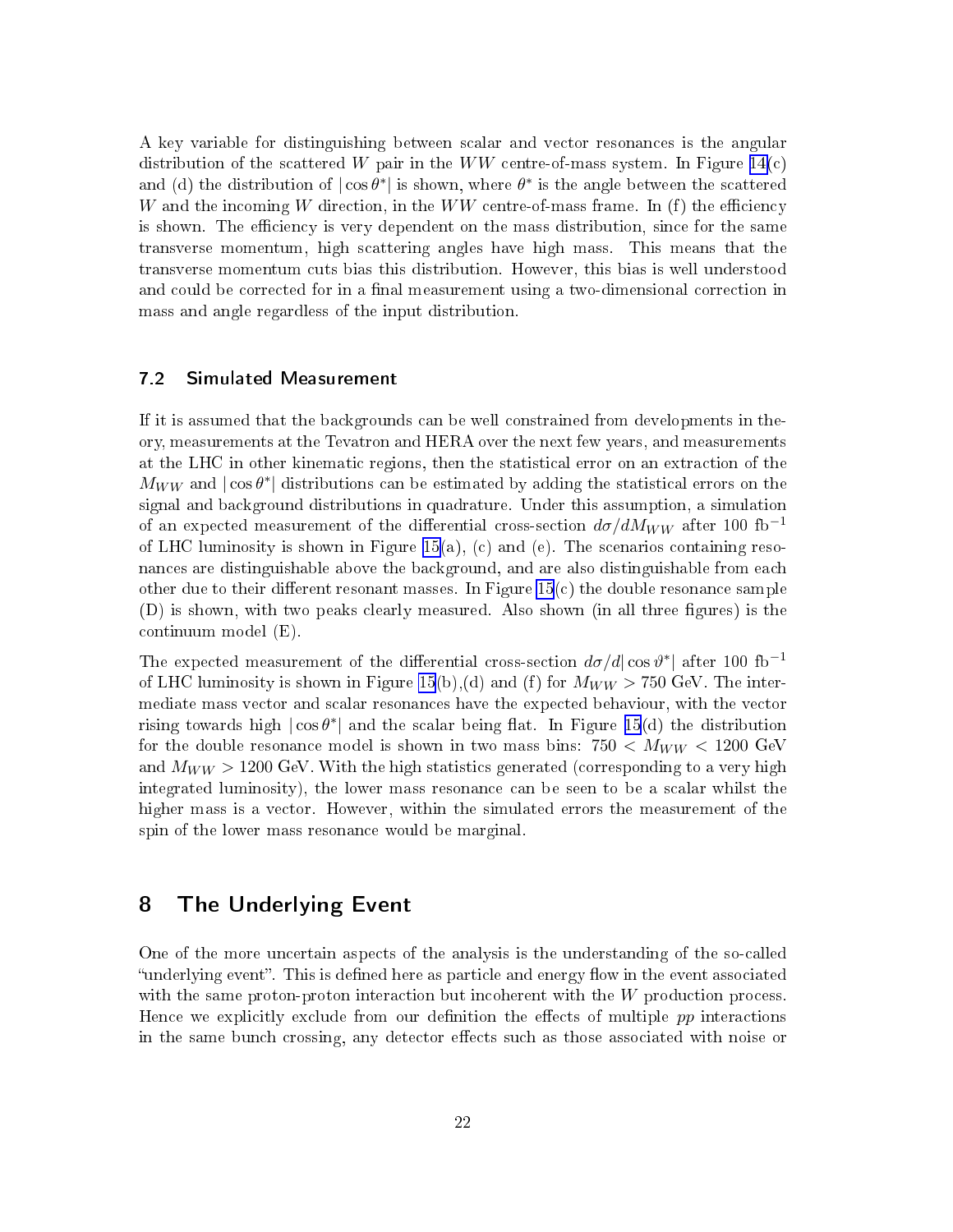<span id="page-22-0"></span>

Figure 15: Measurement expectation after 100 fb<sup>-1</sup> of LHC luminosity at 14 TeV cm energy. (a,c,e)  $d\sigma/dM_{WW}$  and (b,d,f)  $d\sigma/d|\cos\theta^*|$ . (d) shows  $d\sigma/d|\cos\theta^*|$  for the high and low mass subsamples for the double resonan
e model, separated by a cut at  $1200$  GeV.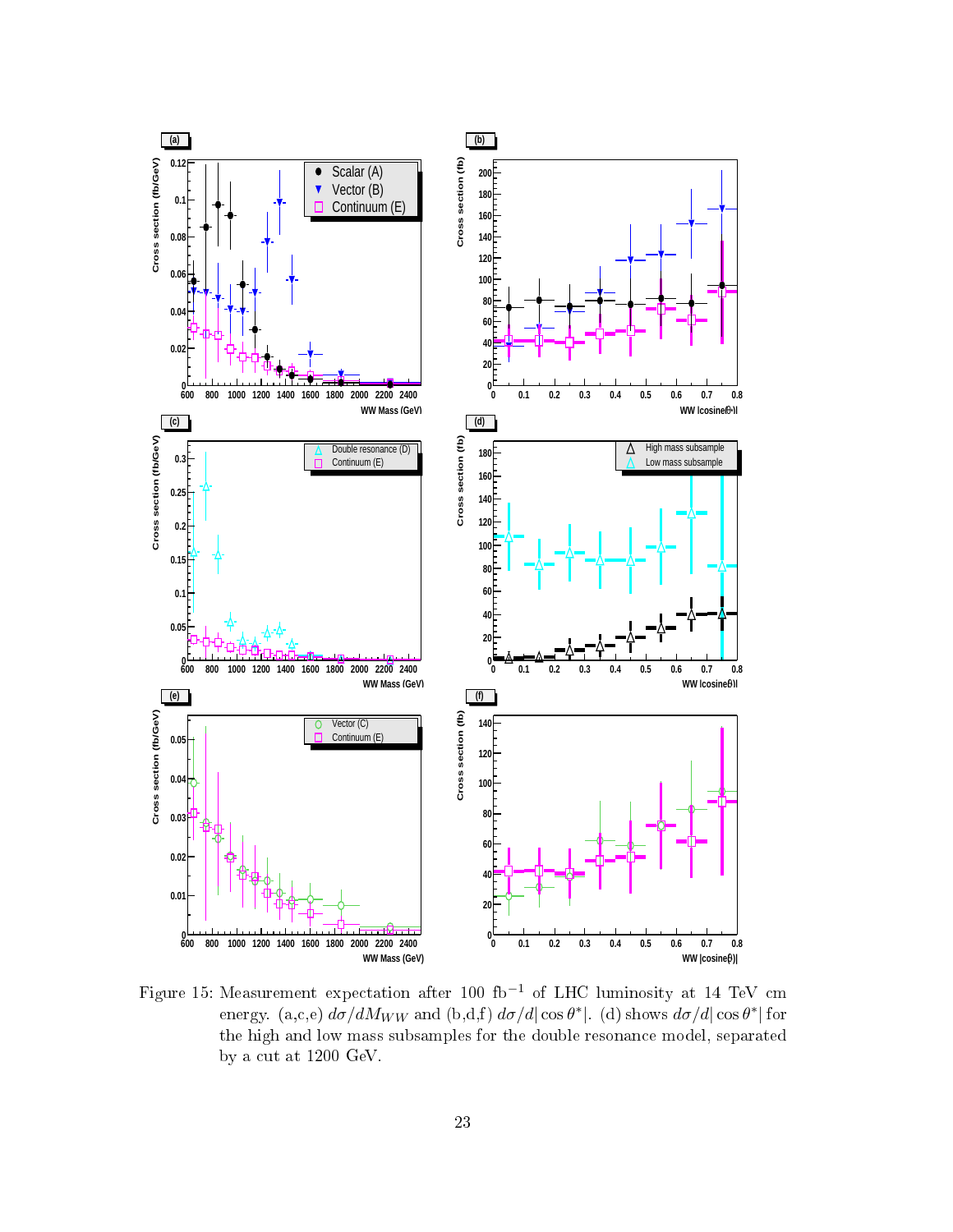<span id="page-23-0"></span>

| Cuts                                        | Efficiency          | Signal        | $t\bar{t}$          | $W+{\rm Jets}$  | Sig/B                         |
|---------------------------------------------|---------------------|---------------|---------------------|-----------------|-------------------------------|
|                                             |                     | $\sigma$ (fb) | $\sigma$ (fb)       | $\sigma$ (fb)   |                               |
| Generated                                   | A:100%              | 72            | Pythia              |                 | $8.7\times10^{-4}$            |
|                                             | B:100%              | 104           |                     | $18,000$ 65,000 | $1.3 \times 10^{-3}$          |
|                                             | $C:100\%$           | 44            |                     | Herwig          | $5.3\times10^{-4}$            |
|                                             | $D:100\%$           | 113           | 14,000              | 53,000          | $1.4\times10^{-3}$            |
|                                             | $\text{E:}100\%$    | $47\,$        |                     |                 | $5.0 \times 10^{-4}$          |
| $p_T$ (Lep. W ) > 320 GeV                   | $A:11\%$            | $8.2\,$       | Pythia              |                 | $1.5\times\overline{10^{-3}}$ |
| and                                         | B:11\%              | $11\,$        | $910$               | 4400            | $2.1\times10^{-3}$            |
| $p_T$ (Had. $W$ ) > 320 GeV                 | $C:10\%$            | 4.4           |                     | Herwig          | $8.3\times10^{-4}$            |
|                                             | $D:10\%$            | 11            | 750                 | 3600            | $2.1\times10^{-3}$            |
|                                             | $E:10\%$            | 4.7           |                     |                 | $8.8 \times 10^{-4}$          |
| 70 GeV < $M(Had, W)$                        | A:6.7%              | 4.8           |                     | Pythia          | $6.3 \times 10^{-3}$          |
| $< 90 \ \mathrm{GeV}$                       | B:6.2%              | 6.4           | 56                  | 700             | $8.4 \times 10^{-3}$          |
|                                             | $\rm C.5.8\%$       | $2.6\,$       |                     | Herwig          | $3.4\times10^{-3}$            |
|                                             | D:5.6%              | 6.3           | $52\,$              | 480             | $8.3\times10^{-3}$            |
|                                             | E:5.8%              | $2.7\,$       |                     |                 | $3.6\times10^{-3}$            |
| $1.6 < \log(p_T \times \sqrt{y}) < 2.0$     | A:4.7%              | 3.4           |                     | Pythia          | $3.2 \times 10^{-2}$          |
|                                             | $B.4.4\%$           | 4.5           | $28\,$              | 78              | $4.3\times10^{-2}$            |
|                                             | $C.4.1\%$           | $1.8\,$       |                     | Herwig          | $1.7\times10^{-2}$            |
|                                             | $D:4.0\%$           | 4.5           | 27                  | 66              | $4.3\times10^{-2}$            |
|                                             | E:4.1%              | $1.9\,$       |                     |                 | $1.8\times10^{-2}$            |
| Top quark veto                              | A:4.3%              | 3.1           |                     | Pythia          | $5.6\times10^{-2}$            |
| (see text)                                  | B:4.0%              | 4.2           | $3.2 \quad  $       | 52              | $7.5\times10^{-2}$            |
|                                             | $\mathrm{C}\ 3.8\%$ | $1.7\,$       |                     | Herwig          | $3.0\times10^{-2}$            |
|                                             | D:3.6%              | 4.1           | 3.4                 | 43              | $7.3\times10^{-2}$            |
|                                             | $\to 3.8\%$         | $1.8\,$       |                     |                 | $3.2 \times 10^{-2}$          |
| Tag jets                                    | A:1.6%              | 1.1           | $Pythi\overline{a}$ |                 | 2.7                           |
| $p_T > 20 \text{ GeV}, E > 300 \text{ GeV}$ | $B:1.5\%$           | $1.6\,$       | 0.030               | 0.38            | $3.8\,$                       |
| (see text)                                  | $C:1.4\%$           | 0.63          |                     | Herwig          | 1.5                           |
|                                             | $D:1.3\%$           | $1.5\,$       | 0.082               | 0.42            | 3.6                           |
|                                             | $E.1.4\%$           | 0.67          |                     |                 | $1.6\,$                       |
| Hard $p_T < 50$ GeV                         | A:1.5 $\%$          | 1.1           |                     | Pythia          | $3.2\,$                       |
|                                             | B:1.5%              | 1.5           | 0.020               | 0.32            | 4.5                           |
|                                             | $\rm C.1.4\%$       | $0.61\,$      |                     | Herwig          | 1.8                           |
|                                             | D:1.3%              | $1.4\,$       | 0.048               | 0.37            | $4.3\,$                       |
|                                             | E:1.4%              | 0.65          |                     |                 | 1.9                           |
| Minijet veto                                | A:1.5%              | 1.1           | Pythia              |                 | 4.3                           |
| $p_T > 15$ GeV, see text                    | B:1.5%              | $1.5\,$       | 0.013               | $0.24\,$        | 6.0                           |
|                                             | C.1.4%              | 0.61          |                     | Herwig          | $2.4\,$                       |
|                                             | $D:1.3\%$           | $1.4\,$       | 0.048               | $0.36\,$        | $5.6\,$                       |
|                                             | $E.1.4\%$           | 0.65          |                     |                 | 2.6                           |

Table 2: The effect of cuts on the signal and background samples. A: 1 TeV scalar, B: 1.4 TeV Ve
tor, C: 2 TeV Ve
tor, D: Double Resonan
e and E: Continuum.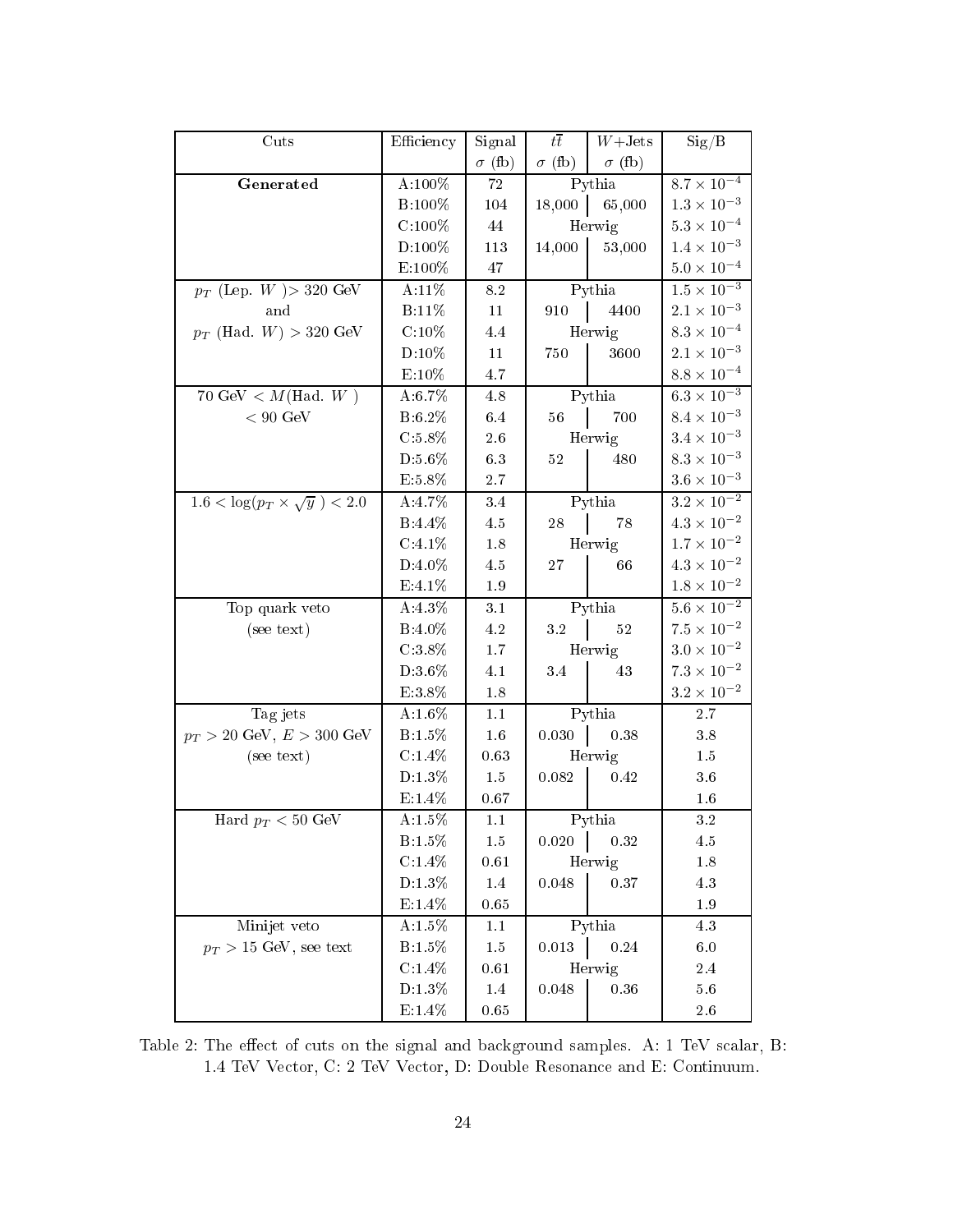pile-up, and hard QCD radiation associated directly with the hard scatter. The first two of these are not simulated here and ontrolling and understanding them requires detailed experimental work. The third is simulated to leading-logarithmic accuracy in both Pythia and Herwig. While this simulation should and probably will be improved in the future, for now it is onsidered adequate.

The remaining a
tivity an be hara
terised as intera
tions between the proton remnant systems. It is important because it is largely independent of the hard scattering process. and therefore contributes to minijet activity in both signal and background, degrading the effectiveness of the minijet veto. In addition, underlying event activity contributes to the observed  $W$  width and the position of the mass peaks in a highly model-dependent way.

In Figure [16\(](#page-26-0)a) and (b) the jet mass distribution and the  $\log(p_T\sqrt{y})$  are shown again (as in Figure  $12(c)$  $12(c)$  and (d)) for the signal events (1 TeV resonance, sample A) using our default underlying event model. In addition, several other underlying event models are shown. In PYTHIA, we turn off multiparton interactions (sample A1), and turn on the default model (sample A2) which has a  $p_T^{min}$  of 2.89 GeV at LHC energies. Also shown are three samples of 1 TeV Higgs events generated using HERWIG. These have no underlying event (sample A3), soft underlying event (sample A4) and multiparton interactions generated with fixed  $p_T^{min} = 3.0 \text{ GeV}$  (sample A5)[31]. The width of the W mass peak is mu
h greater in general for those samples whi
h in
lude an underlying event. Whilst the PYTHIA multiparton interaction models and the HERWIG soft underlying event are fairly onsistent with ea
h other, the Herwig multiparton intera
tion model gives a very different distribution. However, the  $\log(p_T\sqrt{y})$  is similar for all models, implying that this ut should be robust against su
h un
ertainties.

For the same samples, the minijet  $p<sub>T</sub>$  distribution and the number of minjets passing the 15 GeV cut, which we introduced in the analysis of Section [6.3](#page-16-0), are shown in Figure  $16(c)$  $16(c)$  and (d), with absolute normalisation. In contrast to the W mass distribution, in these distributions the Herwig multiparton intera
tion model is lose to the pythia multiparton models, whereas the soft underlying event model is closer to the models without underlying event. The  $p_T$  distribution is very steeply falling, and is sensitive to the underlying event below around 20 GeV. Thus, there is sensitivity in the number of jets at 15 GeV, and this would be
ome worse for lower hoi
es of ut. Lowering the ut further without introdu
ing large un
ertainties requires a better knowledge of the underlying event than is urrently available.

If the no underlying event model is used in PYTHIA (sample  $A1$ ), the signal/background for the s
enario A is 8.0. However, for all other ases (models A, A2-A5) the ratio is between 2.5 and 4.0. Data from the Tevatron and photoprodu
tion at HERA (see for example [[32](#page-28-0)] and references therein), strongly disfavour models without underlying event (A1, A3) and are generally more onsistent with the other models onsidered here (though none provides a perfe
t des
ription). However, further work is needed on constraining these models to improve confidence in the extrapolation to the LHC. At present a systemati error of 40-50% would have to be assigned to the measurement from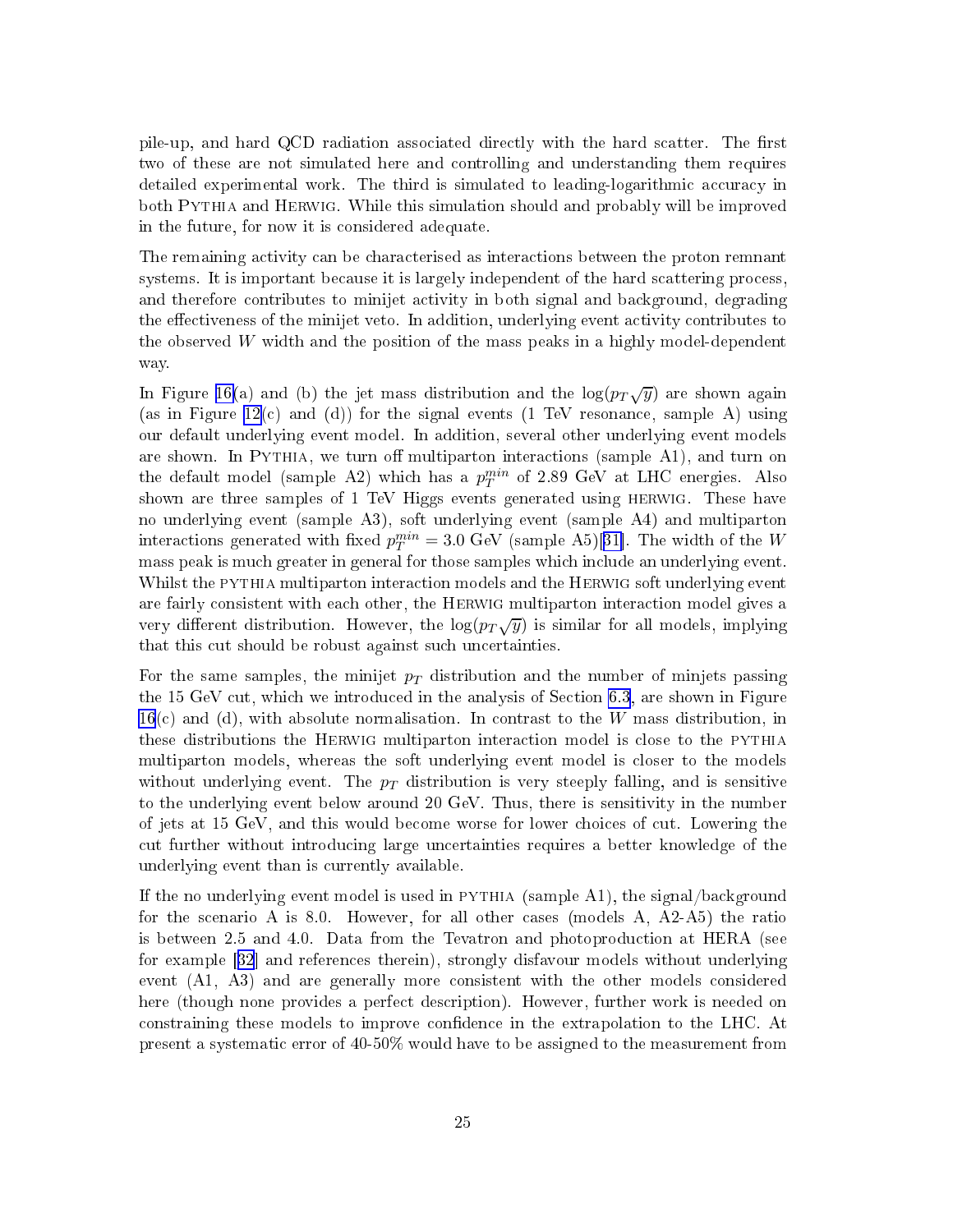this sour
e alone.

## 9 Summary and Con
lusions

A major goal of the LHC is to extract the  $WW \rightarrow WW$  cross-section as accurately as possible to the highest entre-of-mass energies in order to shed light on the nature of electroweak symmetry breaking. We have performed a study of the  $WW \rightarrow WW$ scattering cross-section in the scenario that there is no new physics below the TeV scale using the formalism of the Ele
troweak Chiral Lagrangian extended by the imposition of unitarity constraints. Two different unitarisation protocols are used: Padé and  $N/D$ . These protocols determine the behaviour of the scattering cross-section into the TeV regime and they typically predict the emergence of new vector and/or scalar resonances. We have performed a detailed omparison of these two unitarisation methods.

We have implemented the physics of the unitarised Electroweak Chiral Lagrangian in a realistic general-purpose Monte Carlo (PYTHIA). The semi-leptonic decay mode of the final state  $W$  pair has been studied at the final state particle level with detector acceptance cuts but no smearing. We have considered five different physics scenarios which are representative of the different types of physics which we might reasonably expect at the LHC. The principal backgrounds come from  $W+$  jet and  $t\bar{t}$  production, and we consider these backgrounds using both the PYTHIA and HERWIG Monte Carlos. A new method for identifying hadronically decaying W bosons is introduced which we expect to be useful more generally in the identification of hadronically decaying massive parti
les whi
h have energy large ompared to their mass. Other new features in
lude a top quark veto and a cut on the transverse momentum of the hard subsystem. In addition, the established tag jet and minijet veto cuts are applied. The results are crosshe
ked with Herwig using a simulation of a 1 TeV Higgs boson for the signal. The effect of uncertainties in the underlying event leads to a model dependent systematic error of 40-50%. New data from Tevatron and HERA should help to redu
e this before the LHC turns on.

The results compare very well with previous Higgs search studies in the semi-leptonic hannel. Over a wide range of parameter spa
e signal/ba
kground ratios of greater than unity can be obtained, and the cross-section can be measured differentially in the WW centre-of-mass energy within one year of high luminosity LHC running  $(100 \text{ fb}^{-1})$ . Vector and scalar resonances up to around 1.5 TeV may well be observable, and their spins measureable. Detailing the exa
t regions of sensitivity, as well as verifying the improvements in signal/ba
kground arising from the new uts, requires a more detailed simulation of the LHC general purpose detectors.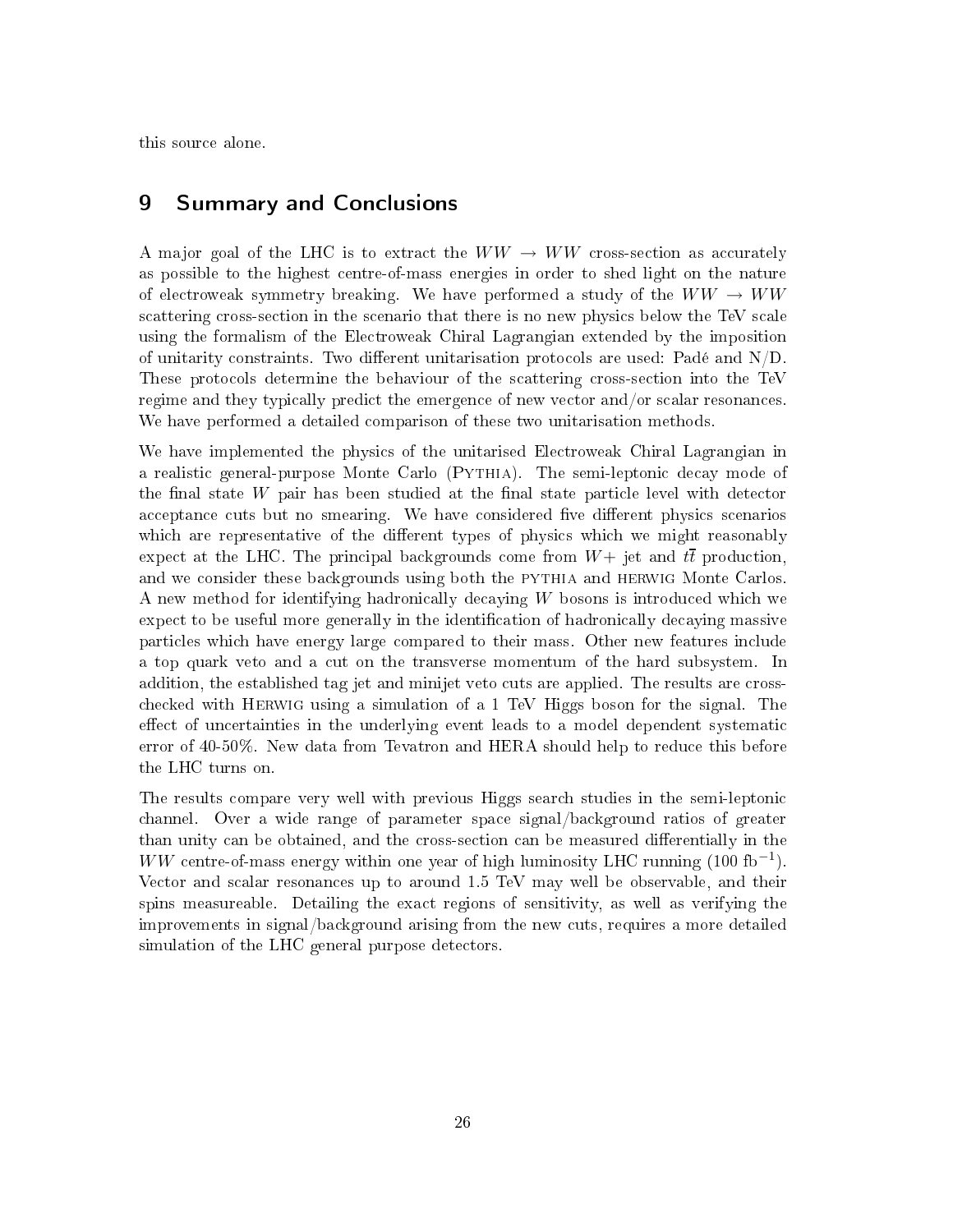<span id="page-26-0"></span>

Figure 16: The effect of the underlying event. (a) Hadronic W mass, (b)  $p_T\sqrt{y}$  , (c) Number of minijets and (d) the  $p_T$  distribution of the minijets.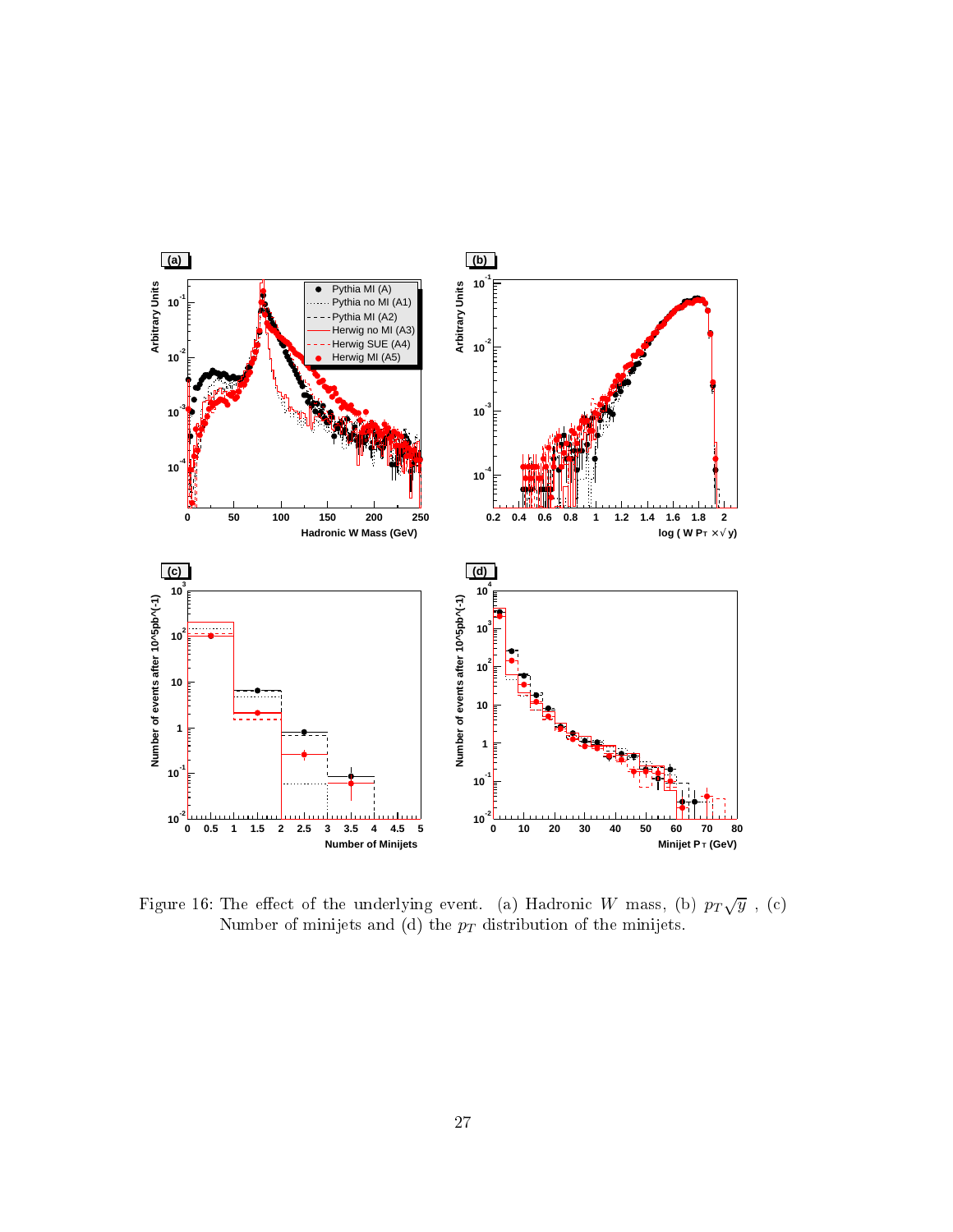#### <span id="page-27-0"></span>A
knowledgements

Thanks to Anahita New, José Oller and Graham Shaw for their valuable ontributions. This work was supported by the UK Parti
le Physi
s and Astronomy Resear
h Coun
il (PPARC).

## **References**

- [1] LEP Electroweak Working Group, CERN-EP/2001-021 and references therein.
- [2] R. Sekhar Chivukula and N. Evans, Phys. Lett. B464 (1999) 244; R. Barbieri and A. Strumia, Phys. Lett. B462 (1999) 144; C. Kolda and H. Murayama, JHEP 0007 (2000) 035; M.E. Peskin and J.D. Wells, Phys. Rev. D64 (2001) 115002; J.R. Forshaw, D.A. Ross and B.E. White, JHEP 0110 (2001) 007.
- [3] J. A. Bagger, A. Falk and M. Swartz, Phys. Rev. Lett. 84  $(2000)$  1385.
- [4] T. Applequist and C. Bernard, Phys. Rev. D22 (1980) 200; A. Longhitano, Phys. Rev. D22 (1980) 1166; A. Longhitano, Nu
l. Phys. B188 (1981) 118.
- [5] ATLAS Collaboration, Technical Proposal, CERN/LHCC/94-13; CMS Collaboration, Technical Proposal, CERN/LHCC/94-38.
- [6] ATLAS Collaboration, Detector and Physics Performance Technical Design Report, CERN/LHCC/99-15.
- [7] M.Golden, T.Han and G.Valencia, in "Electroweak Symmetry Breaking and New Physics at the TeV Scale", ed. T.L. Barklow, [hep-ph/9511206](http://arXiv.org/abs/hep-ph/9511206).
- [8] T.L. Barklow et al, Working Group Summary Report from the 1996 DPF/DPB Summer Study, New Dire
tions for High Energy Physi
s, Snowmass, Colorado, [hep](http://arXiv.org/abs/hep-ph/9704217)[ph/9704217.](http://arXiv.org/abs/hep-ph/9704217)
- [9] J. Bagger et al, Phys. Rev. D52 (1995) 3878.
- [10] A. Dobado, M.J. Herrero, J.R. Peláez and E. Ruiz Morales, Phys. Rev. D62 (2000) 055011.
- [11] K. Iordanidis & D. Zeppenfeld, Phys. Rev D57 (1998) 3072; R. Rainwater and D. Zeppenfeld, Phys. Rev. D60 (1999) 113004; erratum ibid D61 (2000) 099901.
- [12] V. Barger et al, Phys. Rev. D44 (1991) 1426; ibid D44 (1991) 2701.
- [13] R.H. Cahn, S.D. Ellis and W.J. Stirling, Phys. Rev. D35 (1987) 1626; V. Barger, T. Han and R.J.N. Phillips, Phys. Rev. D37 (1988) 2005; R. Kleiss and W.J. Stirling, Phys. Lett. B200 (1988) 193.